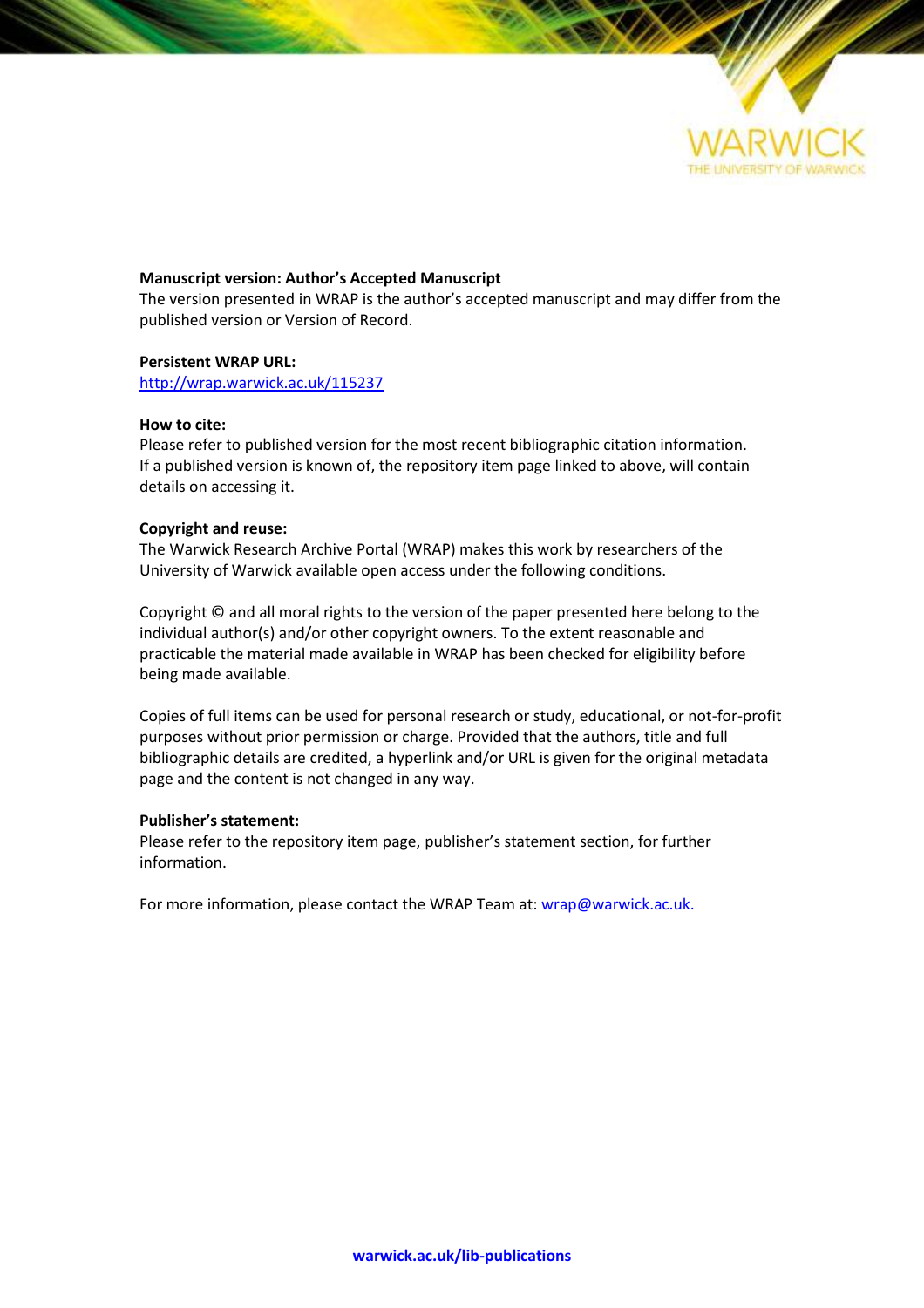## **Moral Uncertainty and the Criminal Law**

Christian Barry (ANU) and Patrick Tomlin (Warwick)

*Forthcoming in The Palgrave Handbook of Applied Ethics and the Criminal Law Edited by Kimberly Kessler Ferzan and Larry Alexander*

# **I Introduction**

Our aim in this chapter is not to connect an *issue* in applied ethics to the criminal law, but rather to take a nascent, evolving *approach* to applied ethics, and to see what it might have to say about the kinds of questions and positions we find within criminal law theory.

The approach we want to apply to the criminal law is that of what we will call 'Moral Uncertainty Theory'. Applied ethics, broadly speaking, concerns what, morally speaking, real life agents ought to do in particular real life circumstances. Ordinarily applied ethicists argue for the position that they believe to be the moral truth of the matter.<sup>1</sup> So, for example, Philosopher A writes an article arguing that the correct moral position is that abortion is morally permissible, while Philosopher B writes an article arguing that the correct moral position is that abortion is morally impermissible.<sup>2</sup>

This is all well and good, and of course a lot of fine philosophical work gets done in this way. But it's also important to remember the *applied* nature of applied ethics – it is supposed to offer guidance to real life agents. Imagine that Jane is unsure about whether or not to have an abortion. She thinks it's probably permissible but is deeply unsure. She reads the work of Philosopher A and Philosopher B. This only heightens her sense of uncertainty. She gets the chance to speak to Philosopher A. Philosopher A tries to convince Jane that the moral truth is that she is permitted to have an abortion. But then Philosopher B tries to convince her of the opposite. Jane remains deeply uncertain about what the right course of action is. What is Jane to do?

This is where Moral Uncertainty Theory comes in. Moral Uncertainty Theory tries to advise Jane on what she ought to do *given her uncertainty*. It starts from the idea that Jane is uncertain, and asks what she ought to do given the moral beliefs that she has. Moral Uncertainty Theory asks the question that Jane is surely asking herself: *what should I do, given that I don't know what I should do?*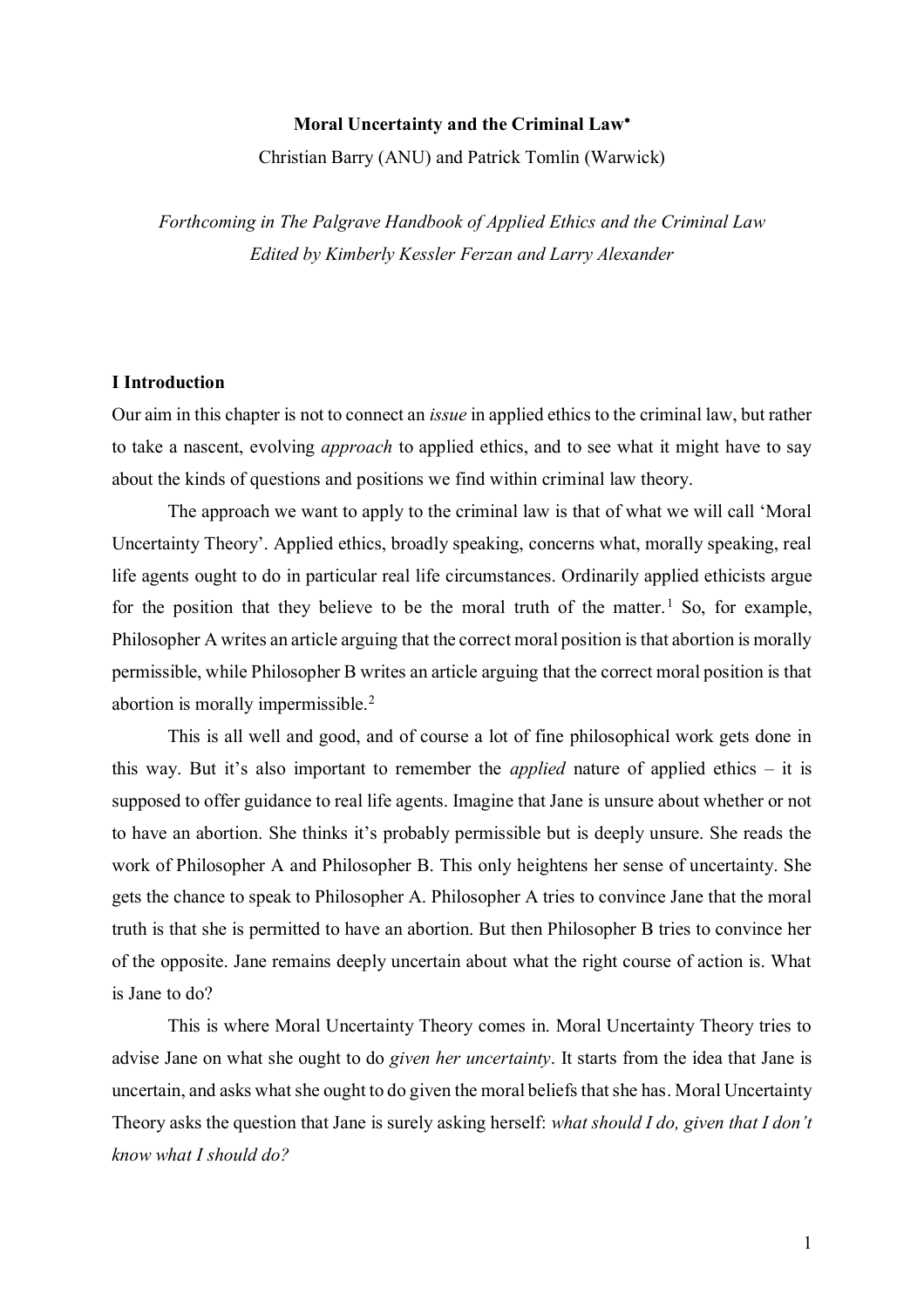It might be thought that the answer to this question is obvious: Jane should respond by doing the objectively morally right thing (Weatherson 2014; Harman 2015). Well, of course she should! But Jane needs to know how she ought to act, given what she believes at the time when she must decide how to act. And she is uncertain about whether or not some of the courses of action open to her are permissible. Perhaps there is another obvious answer to our question: Jane should suspend belief about the matter. That is, when we cannot tell with much confidence whether or not some course of conduct is permissible, we can simply suspend belief about it.

However, whatever Jane may decide to *believe* about competing claims regarding the permissibility of abortion, she is in a situation where she will conduct herself in ways that *reflect a practical stance* towards this practice. Suppose that Jane is committed to the view that, if a foetus possesses the same moral status as a toddler, she has a stringent responsibility not to terminate her pregnancy. Even if she suspends belief about the claims presented by A and B, she must adopt a practical stance towards the issue of abortion. For example, if she terminates her pregnancy, then given her beliefs, she is taking the practical stance that a foetus does not possess the same moral status as a toddler. Adopting the evidently sensible epistemic principle to 'suspend belief until you get more information' therefore cannot provide a full answer to the question of what you should do when you don't know what to do.

To capture this, we might distinguish between moral propositions that agents *believe* they have from those that they *assume*. To assume a moral proposition, as we will understand this notion, is for it to play a role in your practical deliberations and to provide you with a motivating reason to act in certain ways.

Imagine that, after careful reflection, Jane thinks it 60% likely that abortion is permissible. Should she then, for the purposes of practical action, assume the proposition that she is permitted to have an abortion? Perhaps. Most applied ethics appears to regard this as the end of the matter. But some theorists disagree. For example, as Dan Moller argues, if Jane is only 60% convinced that abortion is morally permissible, then she has a 40% credence in the proposition that abortion is *not* morally permissible. Imagine that Jane thinks that *if* abortion is impermissible, it is akin to killing a toddler. That means she thinks that if she has an abortion, then by her own lights there is a 40% chance she is doing something very seriously morally wrong. Moral Uncertainty Theory can take this into account (Moller 2011).

We can make a useful, though perhaps imperfect, analogy with empirical uncertainty here. Imagine that Jane is uncertain about whether or not there is a child in her currently empty swimming pool. If she fills it up, then if there is a child in there, it will drown. Jane thinks there is a 40% chance there is a child in her swimming pool. Jane should, of course, take this into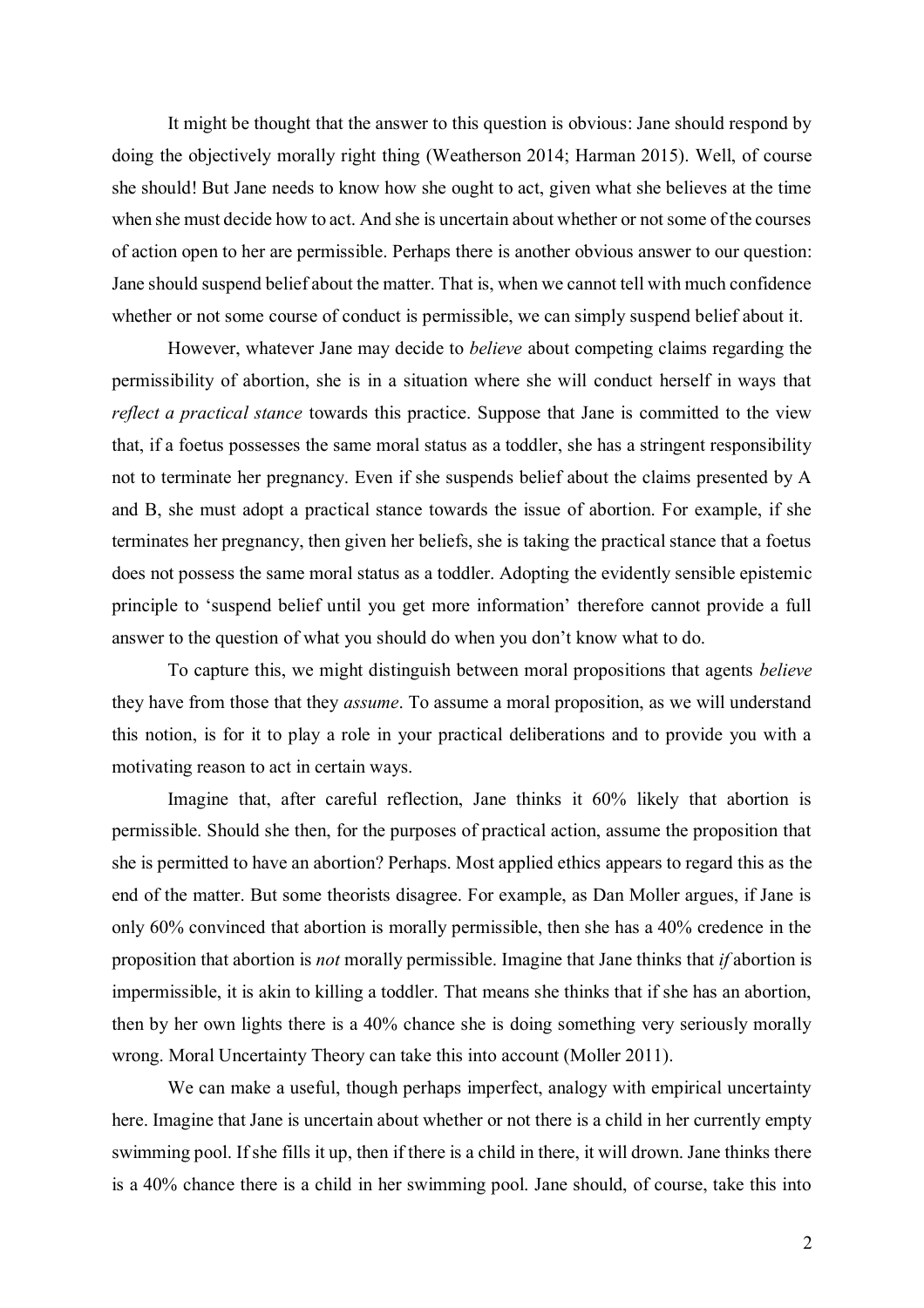account in deciding what to do: there is a 40% chance that she will do something seriously objectively morally wrong. But the same is true, according to Jane's own beliefs, in the abortion case.

When we assess theories of what we ought to do under moral uncertainty, it's important that we don't criticize them *simply* because they allow conduct that we think is morally forbidden (or forbid conduct that we think is allowed). *That* type of claim is the type to be considered in first-order moral deliberation, when we try to decide what is objectively right and wrong, permissible and impermissible. In judging whether a theory of moral decisionmaking under uncertainty is plausible, we must instead ask whether it is plausible that '*given this agent's beliefs*, it is reasonable for her to *assume x* is permissible (or impermissible) *when choosing what to do*.'

In this chapter, we seek to provide an overview of how different approaches to Moral Uncertainty Theory might inform various debates and issues within criminal law theory. Our discussion will be tentative for three reasons. First, the *point* of Moral Uncertainty Theory is that it cannot *on its own* provide moral guidance – it seeks to help agents decide what to do given their own moral beliefs. So, what Moral Uncertainty Theory 'has to say' about issues in the criminal law will depend upon what the 'inputs' are: what moral views people have, and what credence they have in them. Second, there remains debate and controversy about what is the right approach within Moral Uncertainty Theory. That is, there is disagreement about how we should take into account the various first-order moral beliefs that an agent has in deciding what they ought to assume for the purposes of action. The literature is in its infancy (the first systematic treatment is Lockhart 2000) and questions, issues, and problems are still emerging. Third, Moral Uncertainty Theory applies in the first instance to individual moral agents, providing guidance on what they should regard as morally best or morally permissible given their moral beliefs. But when we are considering issues of criminal law, we face social decisions about how to collectively design shared social institutions. That is, it is not immediately clear what the analogue of the individual agent is, or how to represent different credences in propositions concerning the moral status of different kinds of conduct when it comes to collective decisions. In many ways, our chapter is an exploration of the difficulties and complexities of trying to apply this approach to applied ethics to issues within the criminal law.

We shall proceed as follows. In the following section, we introduce Moral Uncertainty Theory in more detail, explaining some different approaches to the questions of what we ought to do when we don't know what to do. In Section III, we look at the criminal justice process,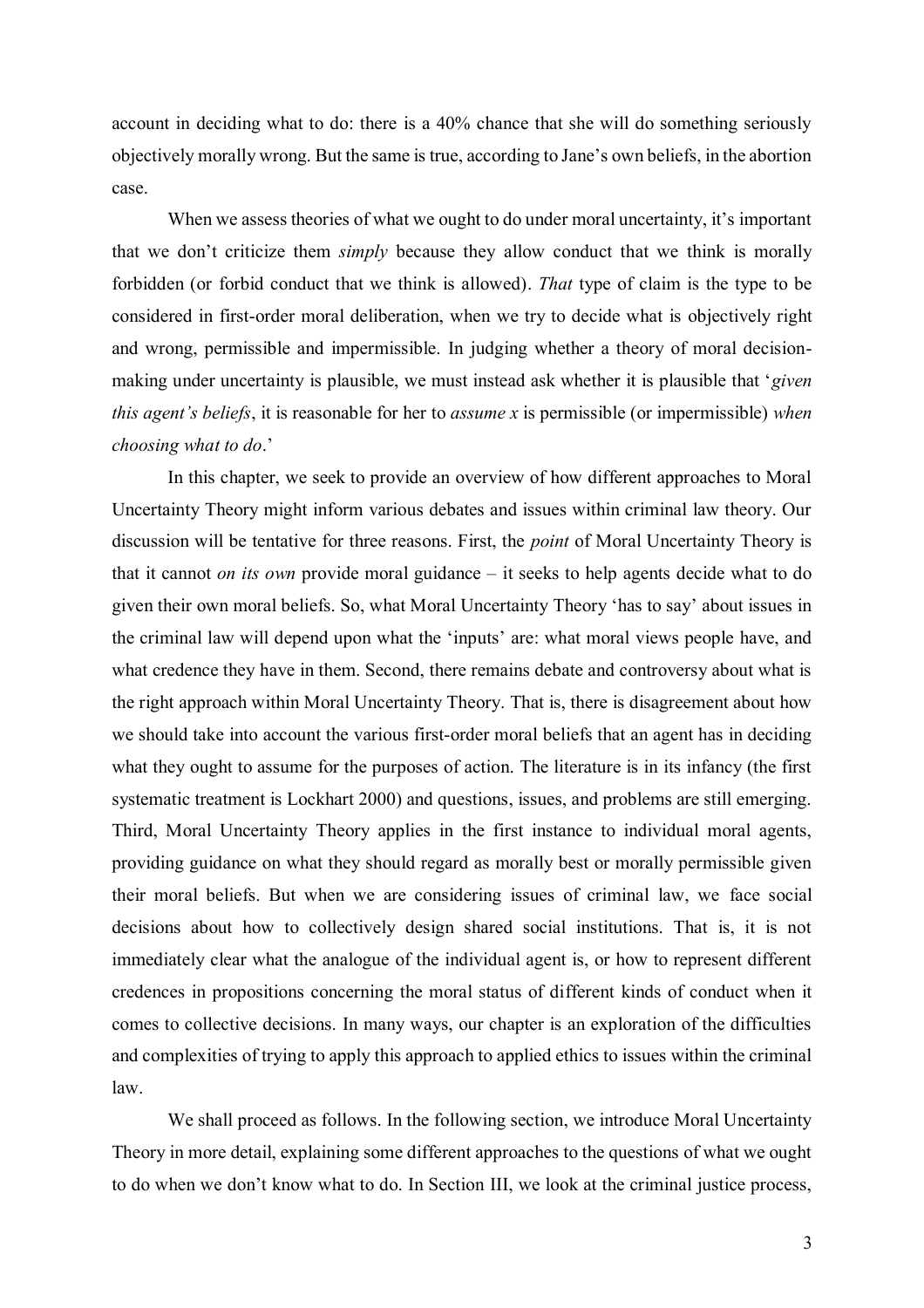and identify some key actors who might be morally uncertain, and the decisions about which they may face moral uncertainty. In Section IV, we focus in on questions about criminalization – how can morally uncertain individuals or collectives use Moral Uncertainty Theory when deciding how to vote on criminalization matters? In section V, we discuss the issue of how to compare the wrongs of impermissible criminalization and impermissible failures to criminalize. In Section VI we discuss sentencing. In Section VII we conclude.

# **II Moral Uncertainty Theory: Approaches and Problems**

It is only recently that philosophers have begun to systematically turn their attention to what we ought to do under moral uncertainty.<sup>3</sup> Their discussions have, broadly-speaking, addressed three questions. The first concerns the validity and the nature of the ought in question. As we have phrased it, the question which Moral Uncertainty Theory addresses is *what should I do, given that I don't know what I should do?* Some have denied that this question makes sense. That is, they have denied that there can be an 'ought' which is sensitive to our moral beliefs – morally speaking, we simply ought to do what we ought to do! (Harman 2015; Weatherson 2002, 2014). Others believe that there *is* an ought here, but there is some disagreement about what *kind* of ought it is – a rational ought; a moral ought; a sui generis kind of ought? We'll largely set these controversies aside in this chapter.

The second question is substantive: what should I do when I don't know what I should do? Here, philosophers have sought to provide theories or frameworks into which agents can plug their first order moral beliefs, and emerge with an answer about what they ought to do, relative to their moral beliefs. Elsewhere (Barry and Tomlin 2016), we have pleaded for a little more precision about exactly what is being asked here. At the first-order moral level, we often make important distinctions between what an agent is permitted to do, what she is required to do, what would be morally best for her to do, and what she should do all-things-considered. All of these first-order moral questions have their moral-belief-relative analogues, and so the question 'what should do given that I don't know what I should do?' is underspecified. Our own interest, both elsewhere and here, concerns moral permissions, and so our question is: 'what am I (or we) permitted to do, given that I (or we) don't know what I (or we) are permitted to do?' We can call this the question of moral-belief-relative permissibility (MBR permissibility). Why focus on permissibility? Well, judgements of impermissibility carry a special kind of moral gravity, and impermissible actions attract a special kind of moral blame and censure. This focus seems especially important when considering the criminal law. One possible response to actions that are impermissible is to attach legal sanctions to them,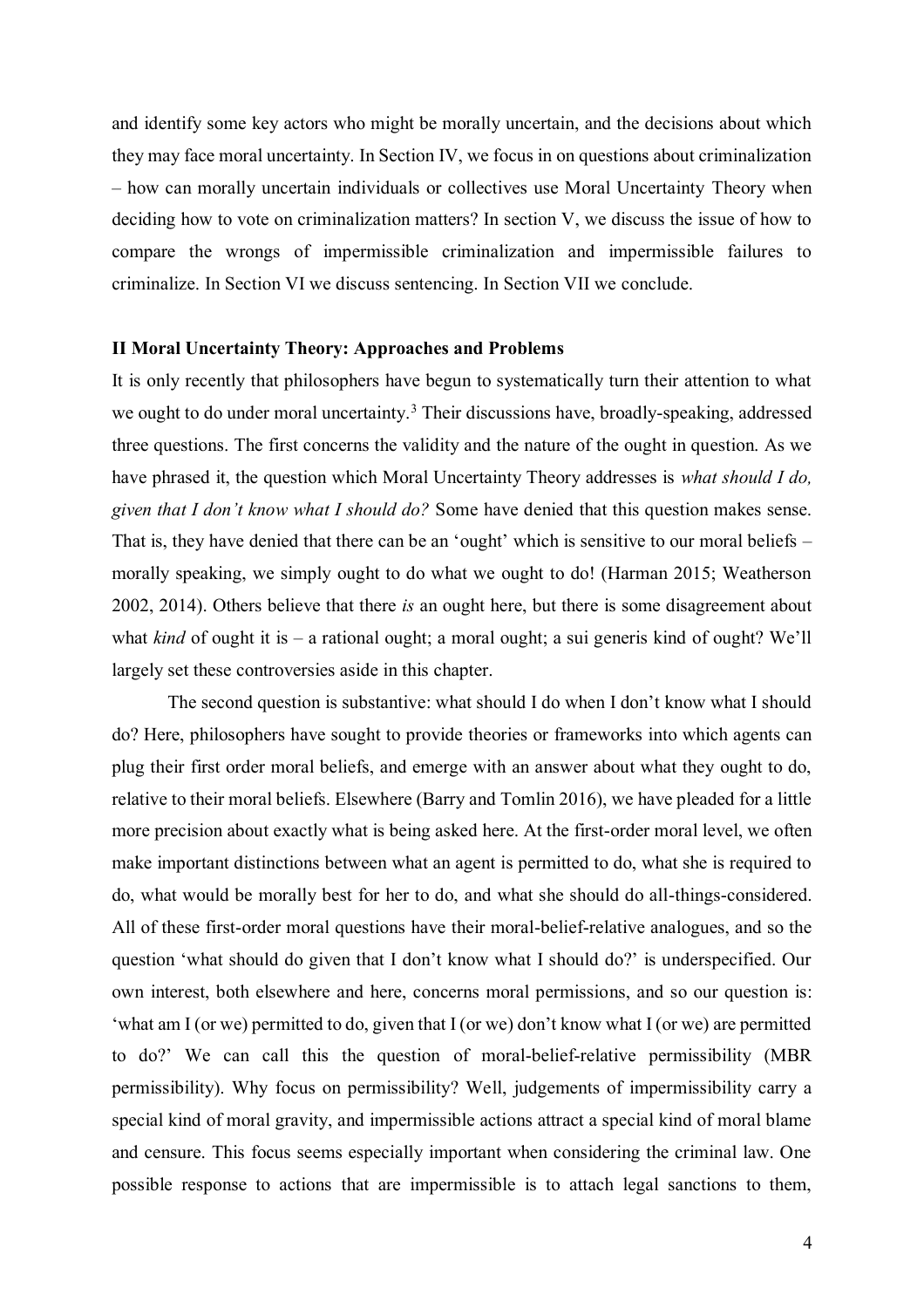including criminal punishment. Imposing criminal sanctions is not a response that is ordinarily thought to be appropriate when it comes to conduct that is merely morally sub-optimal. And when it comes to punishing conduct, we want, first and foremost, to ensure that our punishments will be permissible: the philosophical debates about punishment turn on if, when, and why it is permissible, not whether it is admirable, or supererogatory. The issue of permissibility under uncertainty is, moreover, of special concern when thinking about what kinds of conduct to criminalize, how criminal procedure should be designed, which punishments are proportionate, and so on. We will canvass three general approaches that have been taken to MBR permissibility in the literature below.

The final question that philosophers have considered concerns inter-theoretic comparisons of value. The issue here is that most approaches to the question of what we are MBR permitted to do require us to take into account the recommendations or requirements of several moral theories. We can understand a theory as a set of principles from which we can derive different moral scores for conduct options. But it isn't clear that these theories are trading in a single 'currency', and thus whether they can be compared in the right way. We are going to set this issue aside in this chapter.<sup>4</sup> However, we think it's important to remember that while the comparisons that must be made are inter-theory, they are *intra-agent*. That is, the individual who is morally uncertain may be able to do the appropriate comparisons (presumably she knows how valuable or disvaluable the options are according to the moral reasons that generate her uncertainty), even if the moral theories *themselves* don't give her the resources for doing so.<sup>5</sup>

It must be acknowledged at the outset that any talk of the theories that an agent has credences in idealizes quite significantly ordinary moral deliberation in a few ways (Unruh n.d.). First, agents do not typically think of themselves as torn between two conflicting *theories* when making choices (they may not even have a clear idea of what a moral theory might look like). Second, agents are unlikely to articulate their commitments in terms of precise credences in rival moral theories.<sup>6</sup> Third, agents don't typically deliberate on the assumption that specific theories they have some credence in value different options in some very precise manner (assigning a 'moral score' to, say, to how the theory treats infringing someone's property rights to help someone else in need of shelter). Still, such idealisation can be illuminating. It *is* common for people to be in conflict about the moral status of different conduct options, and their reasons for this can be plausibly represented in terms of competing values to which they are drawn (or arguments they find convincing), which in turn can be seen as embodying competing theories. And, surely, we do have at least some intuitive idea, when we are feeling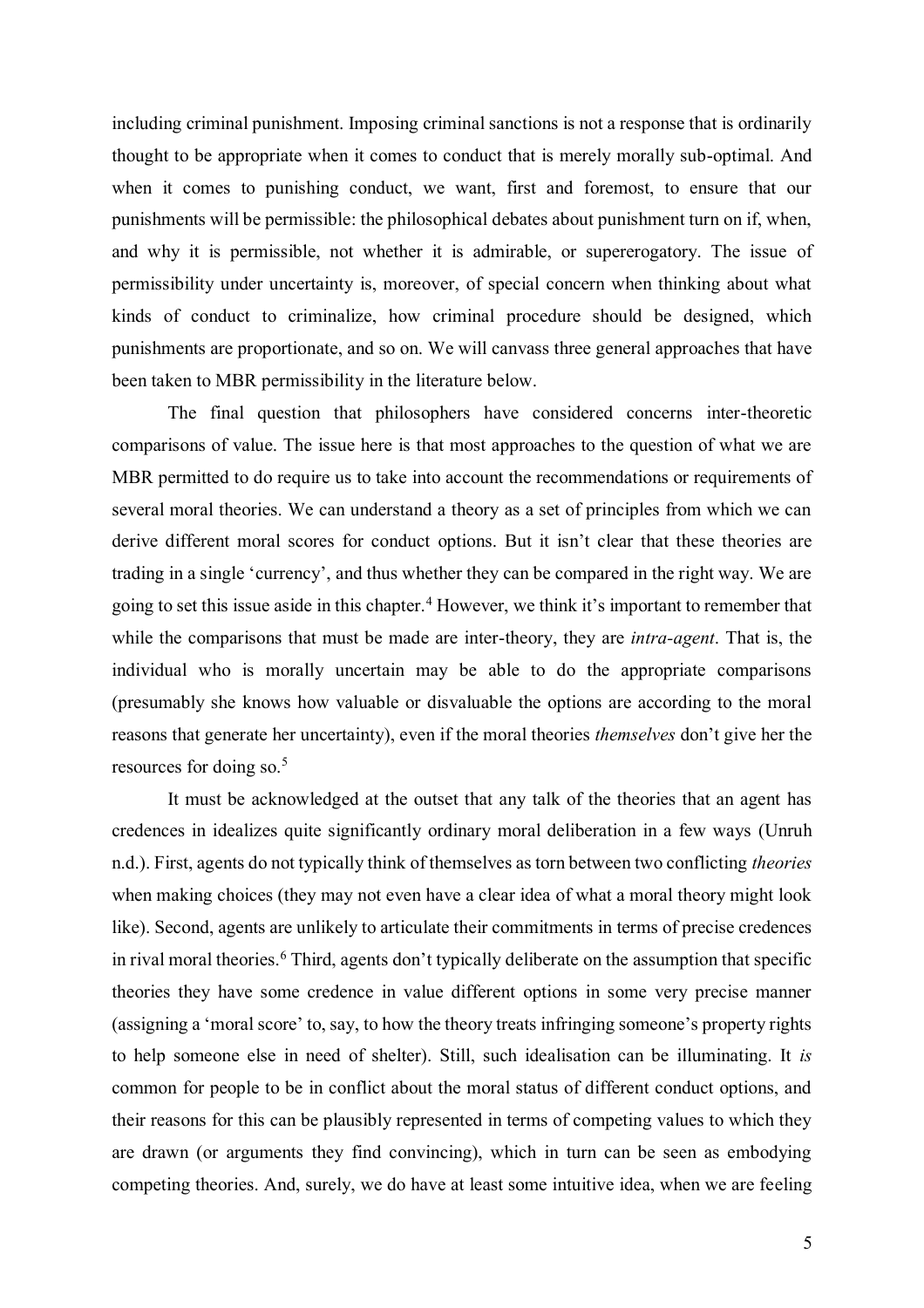conflicted about the moral status of some conduct option (whether it is permissible to eat meat, terminate a pregnancy, harshly criticize a colleague on social media), about our level of confidence in its permissibility. Finally, we also seem to have some intuitive idea of just how bad some conduct would be, according to some values we are committed to or some argument we are drawn to.

### *Three Approaches to MBR Permissibility*

## My Favorite Theory

How, then, can we tell whether some course of conduct will be MBR permitted? We will here consider three answers to this question. The simplest view, and the view which much applied ethics tacitly appears to endorse, is that you should follow a course of conduct which the theory in which you have the most confidence deems permissible. That is, once Jane has decided that she is 60% confident in a theory which says that she is permitted to have an abortion, then she should regard herself as permitted to have an abortion. Ted Lockhart (2000, 42-43) calls this the 'My Favorite Theory' approach to moral uncertainty. This approach provides consistent advice for agents: regard as permissible whatever, according to the theory you have most credence in, takes to be permissible. In addition, it does not require the agent to make intertheoretic comparisons of value, since she need only pay attention to how one theory—the one she has the most credence in— values the conduct options she is considering.<sup>7</sup>

The My Favorite Theory view has been subject to serious criticism (Lockhart 2000; Barry and Tomlin 2016; Bykvist 2017). One problem with My Favorite Theory is that it seems unduly sensitive to the individuation of moral theories. Say that in our abortion example, Jane is 60% confident in the theory that says she is permitted to have an abortion (Theory 1), and 40% confident in the theory that says she is not (Theory 2). According to My Favorite Theory, she is MBR permitted to have an abortion. Now imagine Jane discovers an important distinction within the way that the permissibility of abortion could be established. She is unsure whether, if it is permitted, it is permitted because the foetus lacks the requisite moral status, or because there are circumstances in which we are permitted to kill beings with moral status. She is equally confident in each of these views. So, Theory 1 is split into Theory 1a and Theory 1b. Jane now has 30% credence in each of these views. Jane's Favorite theory now turns out to be Theory 2, in which she has 40% credence. By splitting Theory 1 into two distinct theories, even though her credence in the permissibility of abortion remains constant, it becomes MBR impermissible for Jane to have an abortion. However, the basic intuition behind the My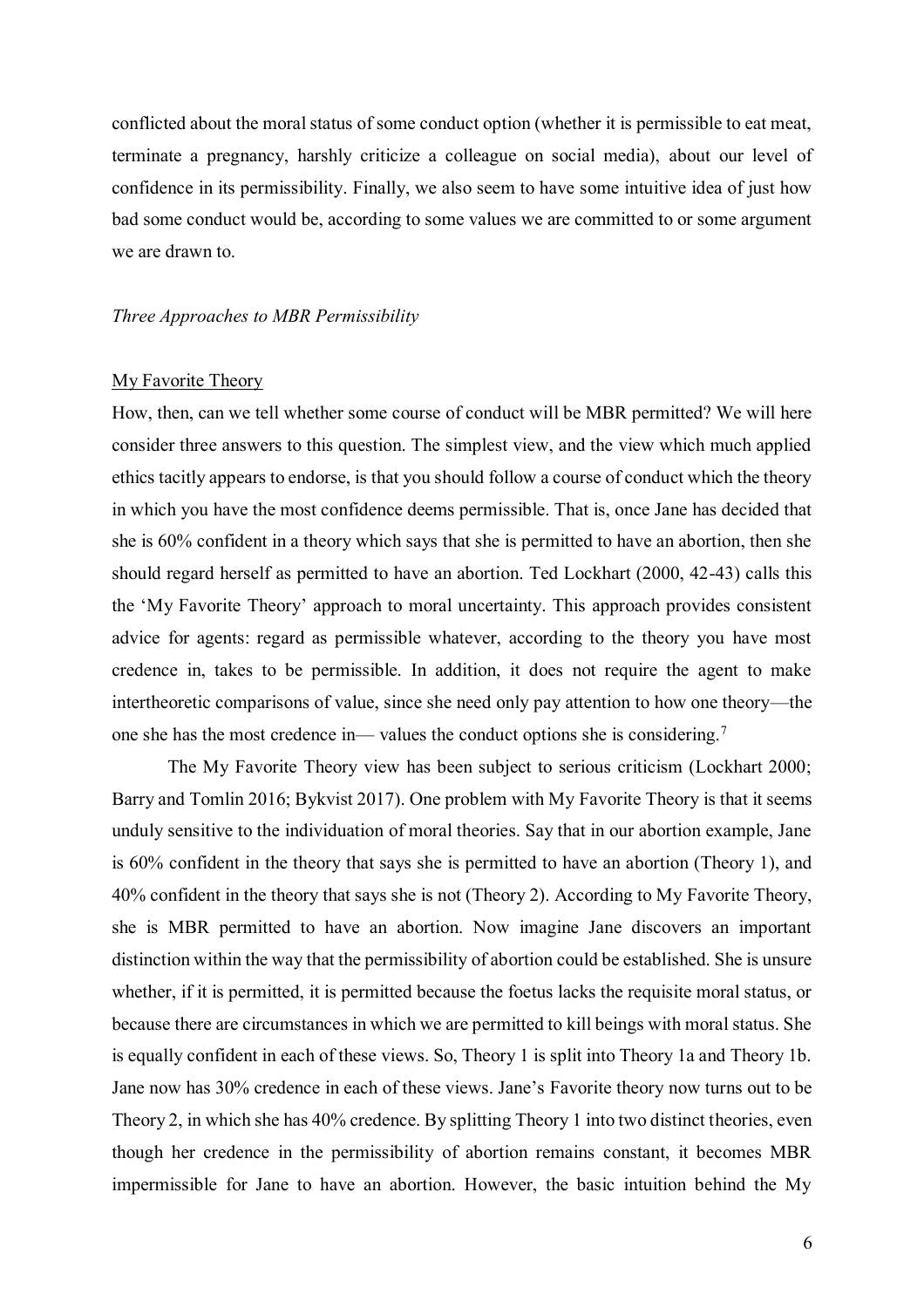Favorite Theory approach might be preserved by shifting from talk of theories to talk of options. That is, it might plausibly direct the agent to regard as MBR permissible any conduct that is such that she has more credence that it is permissible than that it is impermissible. $8$  This would have the implication in the case above the Jane regards abortion as MBR permissible, even though she is unsure just which theory gives the best account of its permissibility.<sup>9</sup>

A much deeper worry about the My Favorite Theory approach is that it seems to dismiss the idea that moral risk ought to affect what we do, even when the stakes are very high (as they are in Jane's case in the example above.) Imagine an agent faces a moral choice between A and B. She has credence in two theories, Theory 1 and Theory 2, and has slightly greater credence in Theory 1. Theory 1 says A and B are both permitted. According to My Favorite Theory, the agent should then simply choose between A and B, and can do so on non-moral grounds – both are MBR permitted. Imagine the agent is personally indifferent between A and B, and so flips a coin. According to My Favorite Theory this is fine *even if* Theory 2, in which the agent has almost as much confidence as Theory 1, says that B is a very serious moral wrong akin to murder. Surely, when the agent is indifferent between the options, and one carries a high chance of being a serious objective moral wrong, then even if this option would confer a significant personal benefit to her, she has strong reason to choose the other option.

The above argument relies on the My Favorite Theory Approach appearing to deliver the wrong verdict about MBR permissibility. It is important to remember that when we consult intuitions about these cases, we should not be asking ourselves what *we think* is objectively permissible when it comes to the question of abortion, or even what *we* think is MBR permissible, but rather what *the agent who is uncertain* should regard as MBR permissible *given her beliefs*.

# Expected Moral Value

The Expected Moral Value approach to Moral Uncertainty Theory addresses what we suggested was the principal defect of the My Favorite Theory approach. That is, the Expected Moral Value approach takes seriously not only the agent's credence in various theories, but also the moral value (and disvalue) that such theories attach to different conduct options that the agent is considering. The Expected Moral Value approach tells us, through judging the 'moral score' of a conduct option according to a theory, multiplying it by our credence in that theory and then summing the weighted scores of each option, to pursue the option or options with the highest expected moral score (Lockhart 2000; Ross 2006). So to return to our running example, suppose that Jane has a 40% credence in Theory 2 according to which abortion is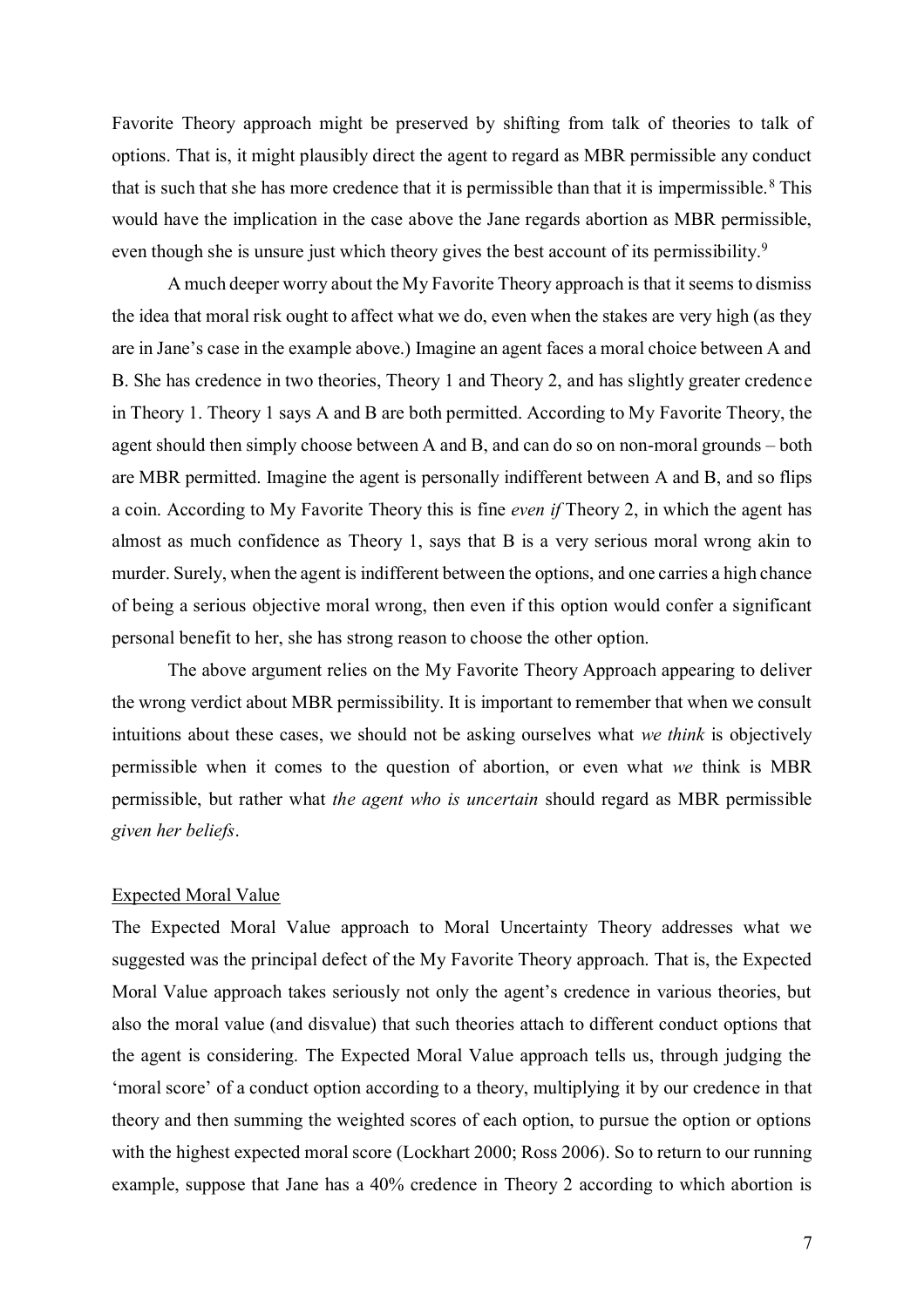akin to killing a toddler and a 60% credence in Theory 1 according to which abortion is permissible. While on the My Favorite Theory approach Jane should assume the view that she can permissibly terminate her pregnancy, the Expected Moral Value approach will imply that she should regard abortion to be impermissible: the expected moral disvalue of terminating her pregnancy is very high, since by her lights she would be taking a 40% of doing the moral equivalent of killing a toddler. We wouldn't ordinarily perform some action that carried a 40% chance (or, for that matter, a 20% chance) of being a serious moral wrong (unless moral reasons concerning the alternatives rendered that the best of a very bad set of options), even if that action would produce a significant personal benefit to us.<sup>10</sup>

One of the appealing features of this approach to moral uncertainty is that it treats the requirements of rational choice under moral uncertainty as broadly continuous with those that apply under empirical uncertainty. Still, the very features that make this seem a plausible approach in some cases lead to counterintuitive implications in others. The central problem with the Expected Moral Value approach is that it will always prioritize certainly permissible options over possibly permissible options. Imagine that, instead of a 40% credence in Theory 2 (according to which abortion is a very serious moral wrong), Jane has only a 0.1% credence in it. What should she regard as her permissible options in this case? Well, she knows that according to one of her theories (Theory 1—the one she has a 99.9% credence in), it is permissible either to terminate or to carry to term, while according to the other, more restrictive theory, only one of these options is permissible. So, given that each theory will regard carrying to term as permissible, while one regards terminating the pregnancy as a serious moral wrong, this approach will deliver the verdict that it is MBR impermissible for Jane to have an abortion. That is, this approach will often entail that for the purposes of deciding what to do we must act in accordance with the most restrictive theory that we have *any* credence in, even if we have *very* little credence in it, and even if (unlike in our case) the potential moral wrong is not a very serious one. We call this a 'nesting' case, since one theory (the more restrictive theory) 'nests' inside the more permissive theory, in that each and every conduct option permitted by the more restrictive theory is also permitted by the more permissive theory, while the permissive theory allows additional options.

Another challenge for the Expected Moral Value approach is posed by what we call 'Venn cases'. These are cases in which two (or more) theories agree on the permissibility of a limited set of conduct options (making them certainty permissible) but there are other conduct options which some of the rival theories regard as permissible but others do not (making them possibly permissible, from the agent's point of view). The Expected Moral Value approach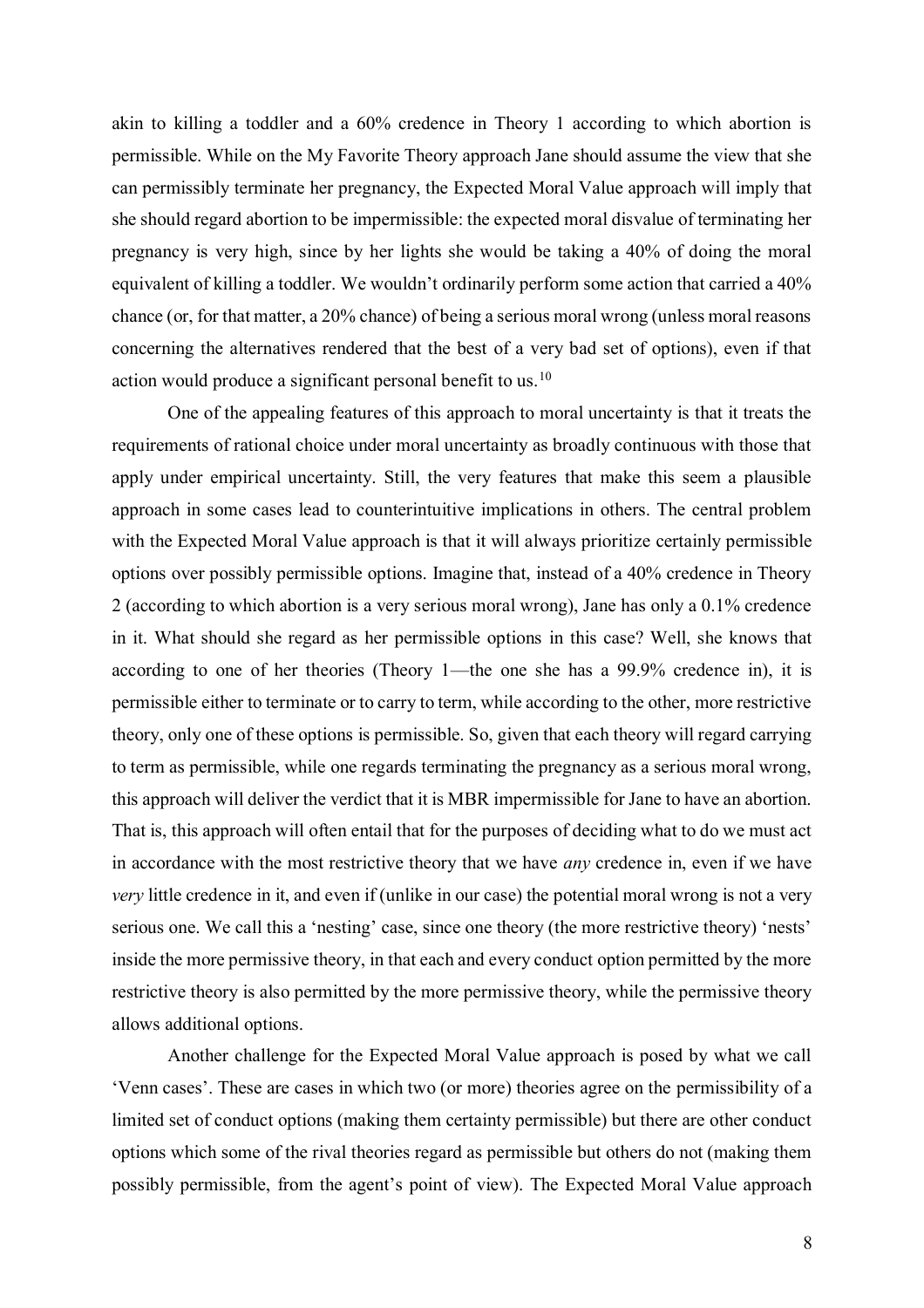says only the certainly permissible options should be considered MBR permissible. The Expected Moral Value approach, however, pays no attention to *why* a given theory finds some conduct permissible, and ignores the possibility that moral theories may care about the *combination* of permissible options.

Consider the following example. Richard has thought long and hard about the permissibility of suicide. He is certain it is permissible, because he believes that people ought to, insofar as is possible, have control over when and how their life ends. Richard knows that next week he will face a moral dilemma. He is uncertain as to whether to visit a friend or a stranger in hospital, given that visiting the stranger will produce more overall wellbeing. Given that he is unsure, Richard will risk a minor moral wrong whoever he visits. However, since he is certain that suicide is permissible, the Expected Moral Value approach states that Richard is MBR *required* to kill himself – it is the only certainly permissible option. Much of the appeal of the Expected Moral Value approach strategy of always ranking certainly permissible options over possibly permissible options appears to rely on the idea that no theory 'loses out' when an agent's MBR permissible options are restricted to the options that all the theories endorse as permissible. We think, however, that this fails to take into account a potentially important additional moral consideration—how the competing moral theories view the *range or combination of options* that are morally permitted, and *why* they recommend that range of options as permissible*.* Richard, for instance, has no credence in theories that say that suicide is morally required. He has credence in theories that value the combination of the options of committing suicide or not, and these theories *do* lose out if his MBR permissible options are restricted to the (objectively permissible) option of committing suicide.

## Evaluating Option Sets

In sum, the central problem with the Expected Moral Value approach is that it looks at conduct options one by one, and pays no attention to the fact that more permissive moral theories don't only care about the permissibility of individual options, but the *range* of options open to the agent. For example, theories that support pro-choice care about the agent having the *choice* of whether or not to terminate their pregnancy, and Richard cares about having the *choice* of when to die. A MBR *requirement* not to abort, or to kill oneself in order to avoid risking minor moral wrongs, fails to take adequate account of these concerns.

An approach to Moral Uncertainty Theory that we have defended seeks to avoid these problems by switching the unit of concern from individual *conduct options* to *option sets* (Barry and Tomlin 2016). Option sets are combinations of options which, if accepted, are all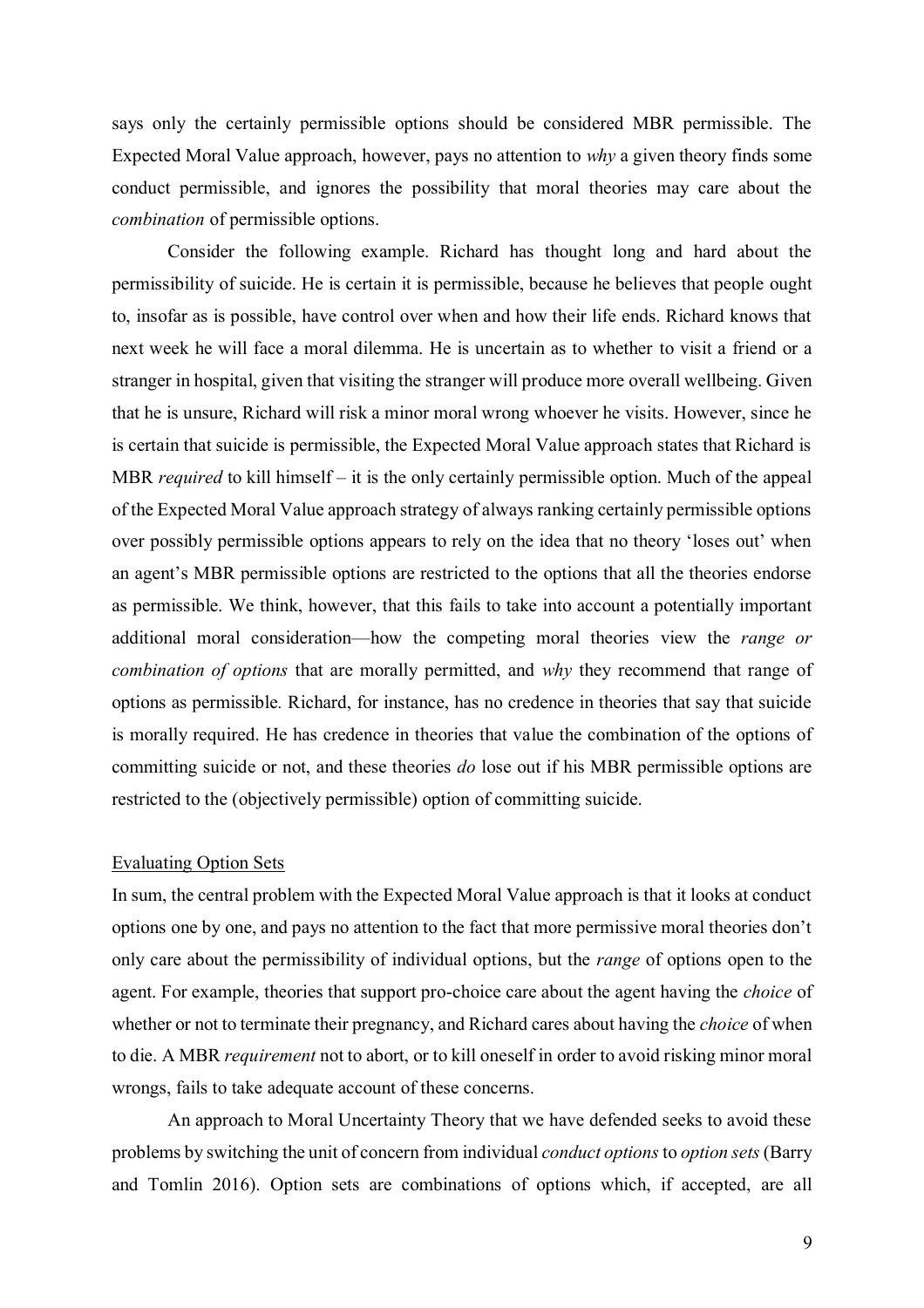permissible. To take an example from first-order deliberation, imagine that Nina is deciding whether to go to the cinema or stay at home tonight. Both of these options are objectively permissible, and so her moral option set includes both going to the cinema *and* staying at home.

To explain how our approach is distinctive when applied to moral uncertainty, imagine that there are basically three conduct options available to an agent – A, B, and C. The Expected Moral Value approach asks us to look at A, at B, and at C independently, and then choose the option with the best score. Our approach looks at, and evaluates, the different potential *option sets* available to the agent. These include A, B, and C, but also AB, BC, AC, and ABC. What, we ask, should the agent regard as her MBR permitted *range* of options, and our answer to that question takes into account both the moral risks of individual conduct options (as the Expected Moral Value approach does) but also how the *range* of options looks. Essentially, we add an additional layer of scrutiny to the Expected Moral Value approach by morally evaluating combinations of options, and we think it will be sometimes worth accepting a small risk of objective impermissibility for a better option set.

To return to the example of Richard, Richard has three options: visit his friend, visit the stranger, or kill himself. These could be combined into different option sets: an option set that *only* includes killing himself, which, if accepted, would mean he is MBR required to do so; an option set that gives him a choice between all three options, which, if accepted, would mean he is MBR permitted to do any of them; and various combinations of two options. The option set that *only* includes suicide does very well in terms of individual options (no risk of objective wrongdoing) but *very* badly as an option set – it doesn't give him any other options, and he only values the option of suicide when and because it is available *alongside* the option *not* to commit suicide. We think Richard should be guided toward a different option set, even though the other option sets risk objectively impermissible conduct. He is MBR permitted to risk some objective wrongdoing.<sup>11</sup>

# **III. Uncertainty in the Criminal Law**

Moral uncertainty can occur at many points during the criminal justice process. Consider this, somewhat simplified, model of how some particular person ends up being convicted of, and punished for, some particular crime.

- I. Voters elect representatives based, in part, on what they (or their parties) have conveyed about their beliefs concerning issues around the criminal law.
- II. Elected representatives choose to make Conduct C a crime Crime C.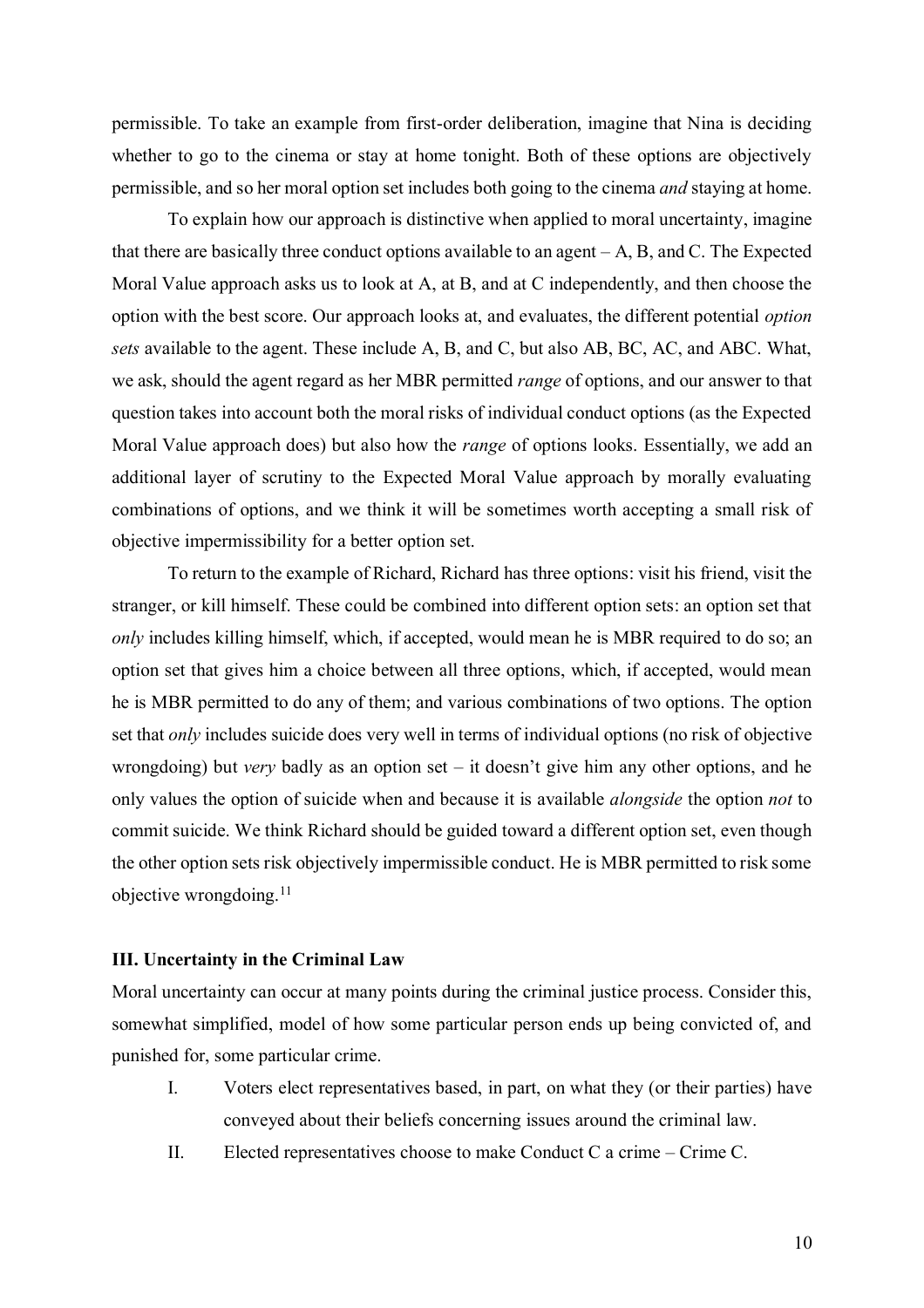- III. Police officers enforce Crime C, arresting individuals they suspect of Conduct C. They arrest Bob.
- IV. Prosecutors decide to prosecute Bob for Crime C.
- V. A jury decides to convict Bob of Crime C.
- VI. A judge sentences Bob, handing down Punishment X for Crime C.
- VII. Prison wardens and officers must carry out Punishment X.
- VIII. A Parole Board decides to release Bob early, before all of Punishment X has been completed.

The actors involved in all of these decisions may experience moral uncertainty (as well as empirical uncertainty, which, for simplicity we will set aside here). Citizens can be unsure about what general approach to the criminal law is the correct one. Legislators can be unsure about whether to criminalize Conduct C. Police – as individuals and as institutions – are given discretion about what laws they prioritize the enforcement of, and, relatedly, how to allocate spending, and may be unsure about which offences to enforce, or which to prioritize. Prosecutors are given discretion over whether to press charges, in particular concerning whether or not prosecuting the alleged offence would be in the 'public interest'. They may be morally uncertain about what is in the public interest. Judges may be morally uncertain as to which of the various punishments they could hand down is morally appropriate. Prison wardens may be morally uncertain about whether they are being too harsh, or too lax, on their prisoners. The Parole Board may be morally uncertain about whether or not an offender's behaviour warrants early release.

In addition, at each of these points, we can distinguish two main ways in which moral uncertainty theory might be relevant to the criminal law. First, we can consider moral questions that arise *within* any standing practice of criminal law. That is, judges, lawyers, jurors and others involved in the criminal process face practical decisions about what to do, where they can be morally uncertain about what to do. For example, a prosecutor must decide whether to bring a case; or a judge must decide what sentence to pass. Second, we can consider moral questions concerning the design of the criminal justice system itself. For example, we must individually and collectively make decisions about what kinds of conduct should be criminalized, which punishments can attach to which criminal acts, how criminal process should be structured, what evidential standards to employ, and so on.<sup>12</sup> These two sets of questions are of course related. For example, a juror in a criminal trial may be uncertain about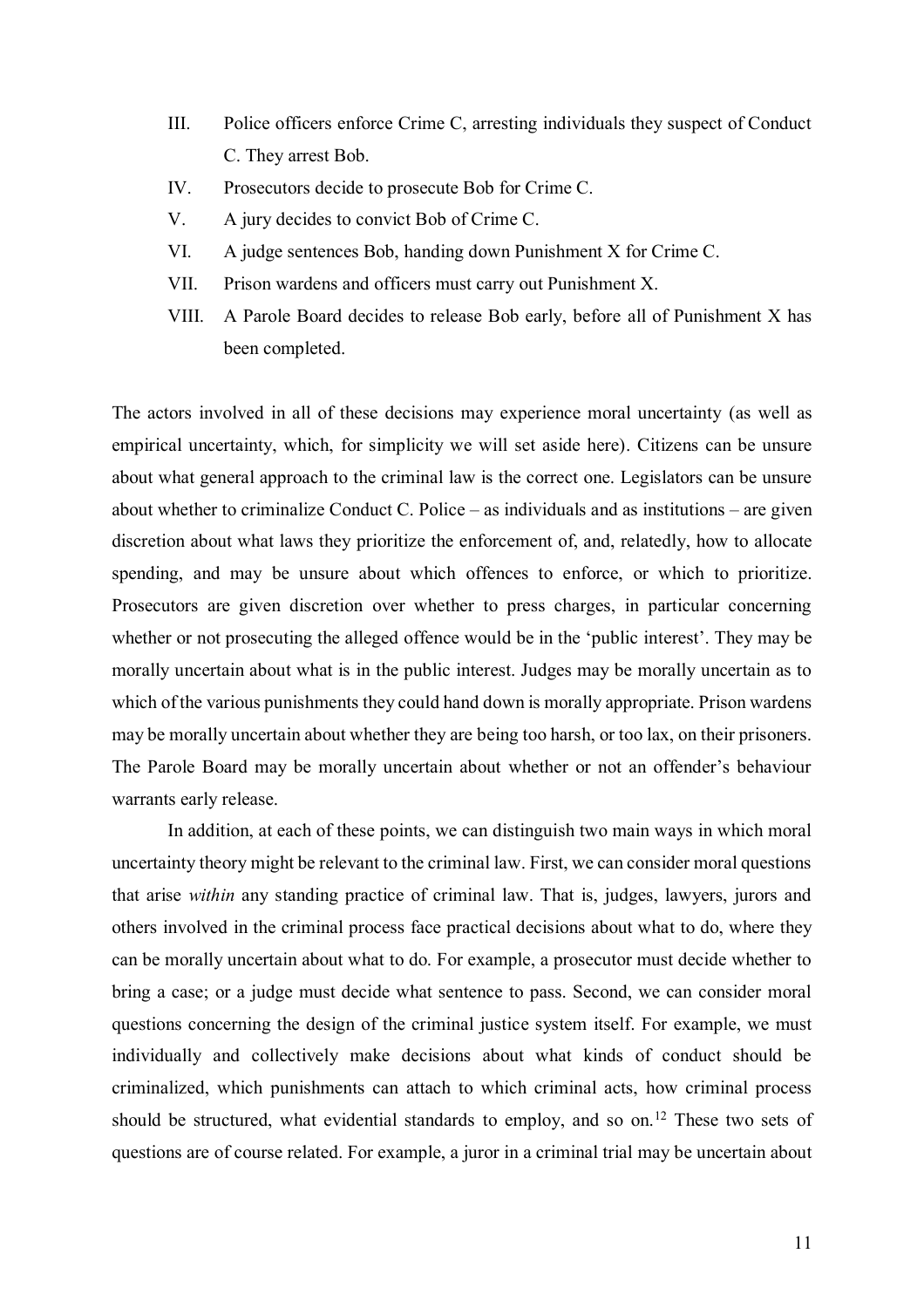the moral character of the criminal legal process, or about how to act when you believe certain aspects of such processes are unjust.

## **IV. Uncertainty and Criminalization**

Let's turn to how Moral Uncertainty Theory might be brought to bear on questions concerning the design of criminal justice institutions. To sharpen the focus of our discussion, we'll consider the question of what kinds of conduct to criminalize. Note first that there are some important differences between the question that faces us here, and the question that is tackled, in general, in the Moral Uncertainty Theory literature. The question that Moral Uncertainty Theory is typically concerned with is '*given that I am uncertain, what am I permitted to do?'* When we're thinking about criminalizing some conduct, however, the question is *'given that we are uncertain, what are we permitted to criminalize?*' This involves two important additional complexities that the first question does not involve.

The first complexity arises from the move from *I* to *we*. Sometimes we might be asking a question about criminalization under moral uncertainty as an individual – either as an individual citizen or legislator – but sometimes we might be asking it as a group – as a legislature, or as a society. What would it mean to say that we as a group regard some question regarding criminalisation as uncertain? It could refer to the fact that each and every individual comprising the group is individually morally uncertain about the conduct. Or it could mean that, while some individuals may indeed be morally certain about the issue, there is no strong consensus on it. That is, the moral status of the conduct is not treated as morally *settled* by the group but is instead regarded as something about which there is reasonable disagreement.<sup>13</sup> This poses important, and complex, questions about what theories we should be taking into account, and what credence we should assign to them. When, as a society, we debate criminalizing some conduct, should I, as a member of society, be trying to figure out what *we* are permitted to do, given that *we* are uncertain, thereby taking into account the diversity of beliefs concerning the moral status of that conduct? Or should I be trying to figure out what legislation to fight for, given that *I* am uncertain about the moral status of some conduct, and so taking into account *my* beliefs?

A second issue prompted by the move from *I* to *we* relates specifically to our own preferred approach to Moral Uncertainty Theory (Evaluating Option Sets). Recall that our approach is concerned that agents should have a *range* of conduct options. But people who have these kinds of concerns about *individuals* often do not have them, or at least have them in the same way, about political institutions. We might be concerned if morality leaves individuals with no space to shape their own lives and make their own choices, and it is this kind of concern that can only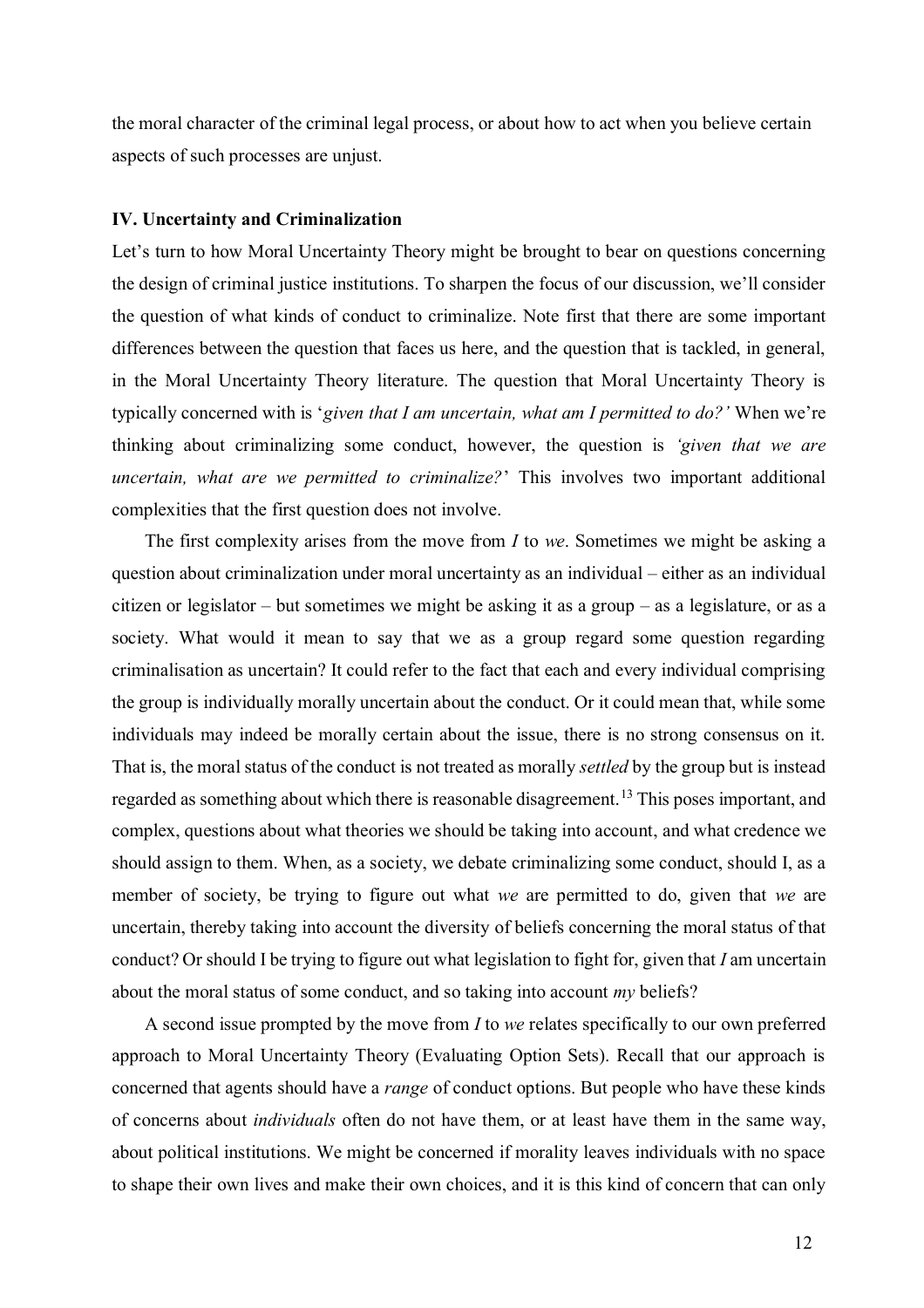be incorporated if we focus on option sets instead of individual conduct options. But when we ask about whether or not to criminalize some conduct, we ask about what *we* should do *as a political community*. And as Thomas Nagel memorably put it, 'institutions, unlike individuals, don't have their own lives to lead' (Nagel 1991, p.59). So it is unclear whether our particular approach to moral uncertainty theory will have much purchase at the institutional level. However, it is possible that we ought to allow political communities leeway to shape themselves through their criminal law. MBR permissibility, of course, already does this – the society's moral values will shape their criminal law. The question is whether, beyond this, they should have scope to choose their criminal laws, beyond the demands of moral-belief-relative morality. Of course, decisions about whether to criminalize conduct need to be sensitive to beliefs about the importance of individuals having a range of options. After all, criminalization limits the freedom of individuals by attaching legal and social consequences to some options. But should we also be concerned that the *group* retains freedom to devise its own criminal laws, and that morality must not demand too much of *it*?

The second complexity introduced by considering criminalization is that decisions of criminalization involve, essentially, evaluating two kinds of conduct. That is, we need to ask ourselves both whether the conduct to be criminalized is morally impermissible *and* whether our criminalizing it is morally permissible. We can be morally uncertain about both. We can be uncertain both about whether some conduct is impermissible, and about whether moral impermissibility is a necessary condition of criminalization. We can also be uncertain about what kind of wrongfulness that matters when deciding whether to criminalize conduct— if the conduct is MBR impermissible, is that enough to potentially warrant criminalization, or is it objective moral impermissibility that matters here? If some conduct is criminalized on the basis of its MBR impermissibility, is that ok, or should we factor in the chance that it *might* be objectively permissible?

To illustrate these difficulties, consider again the issue of abortion. Suppose an agent has a 40% credence in a Theory 1 according to which abortion is impermissible, and a 60% credence in a Theory 2 according to which it is permissible. Nevertheless, the agent is certain that we should never criminalize conduct that is morally permissible, but holds that it is sometimes permissible to criminalize conduct that is morally impermissible. How then should an agent with such credences think that *law* should regard this conduct? Note that this a somewhat different question than how the agent should regard the question of the moral permissibility of abortion, given her moral uncertainty. Still, if we hold the My Favorite Theory approach, the answer is probably straightforward: she shouldn't regard it as permissible to criminalize abortion since, by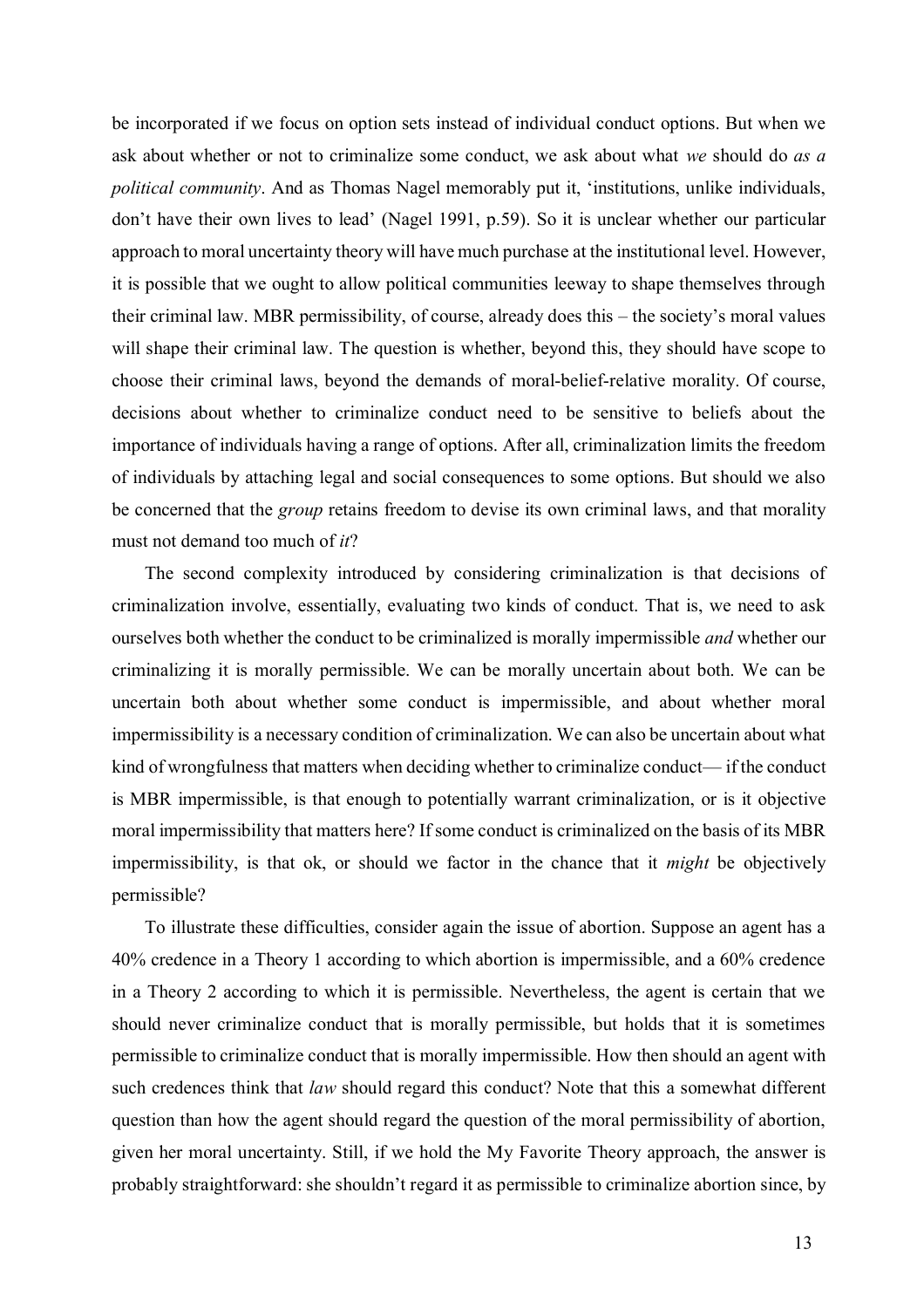the lights of the theory in which she has the highest credence, it is a morally permissible practice (so it is a MBR permissible practice, and therefore she should regard it as MBR morally impermissible to criminalize the conduct given her belief that it is always impermissible to criminalize permissible conduct.)

While My Favorite Theory is a controversial view about moral uncertainty, it does seem to capture roughly how representative democracies *do* treat the question of criminalization in practice: the majority's favorite theory (which might not be the theory with the highest average credence) wins the day. Unless some measure to criminalize conduct runs up against a constitutional provision, a bare majority is often enough to pass legislation that criminalizes some conduct. Moreover, there are no formal or informal norms about what kinds, or strengths, of beliefs individual legislators ought to have before voting to criminalize some conduct. So as long as more than half of them are convinced enough to decide to vote to criminalize the conduct, it will be criminalized, regardless of how uncertain various legislators or voters are, or what the moral risks are if they incorrect about this. For example, if individual legislators vote to criminalize some conduct on a balance-of-probabilities basis, and bills pass on a bare majority basis, then the conduct will be criminalized if 51% of legislators have a 51% credence in the proposition that the conduct can permissibly be criminalized *even if* the other 49% of legislators have no credence in this proposition at all. Therefore, conduct can be criminalized even when the average credence in the permissibility of doing so is 26%. In our view, this seems a very good reason to depart from common practice and reject the My Favorite Theory approach to criminalization (see further Tomlin 2013).

If we apply the Expected Moral Value approach to the question of criminalization things are more complex. There are broadly two different approaches we could take to the criminalization of conduct under the Expected Moral Value approach. On the first, which we can call the *two-step approach*, we *first* ask 'is the conduct MBR permissible?' and then, second, we address the question of criminalization. In the case of abortion, then, this two-step approach would first have us ask 'according to Expected Moral Value theory is abortion MBR permissible or MBR impermissible?' Let's imagine that, according to Expected Moral Value theory (with a given set of inputs), abortion is MBR impermissible. The two-step approach would then have us ask 'given that abortion is MBR impermissible, is criminalizing abortion MBR permissible or impermissible?' If the only relevant question was the MBR moral status of abortion (which it surely isn't), then it would be MBR permissible to criminalize abortion.

An alternative approach is the *one-step approach*. According to this approach, we should ask *directly* 'is criminalizing abortion MBR permissible?' and then work out the relevant moral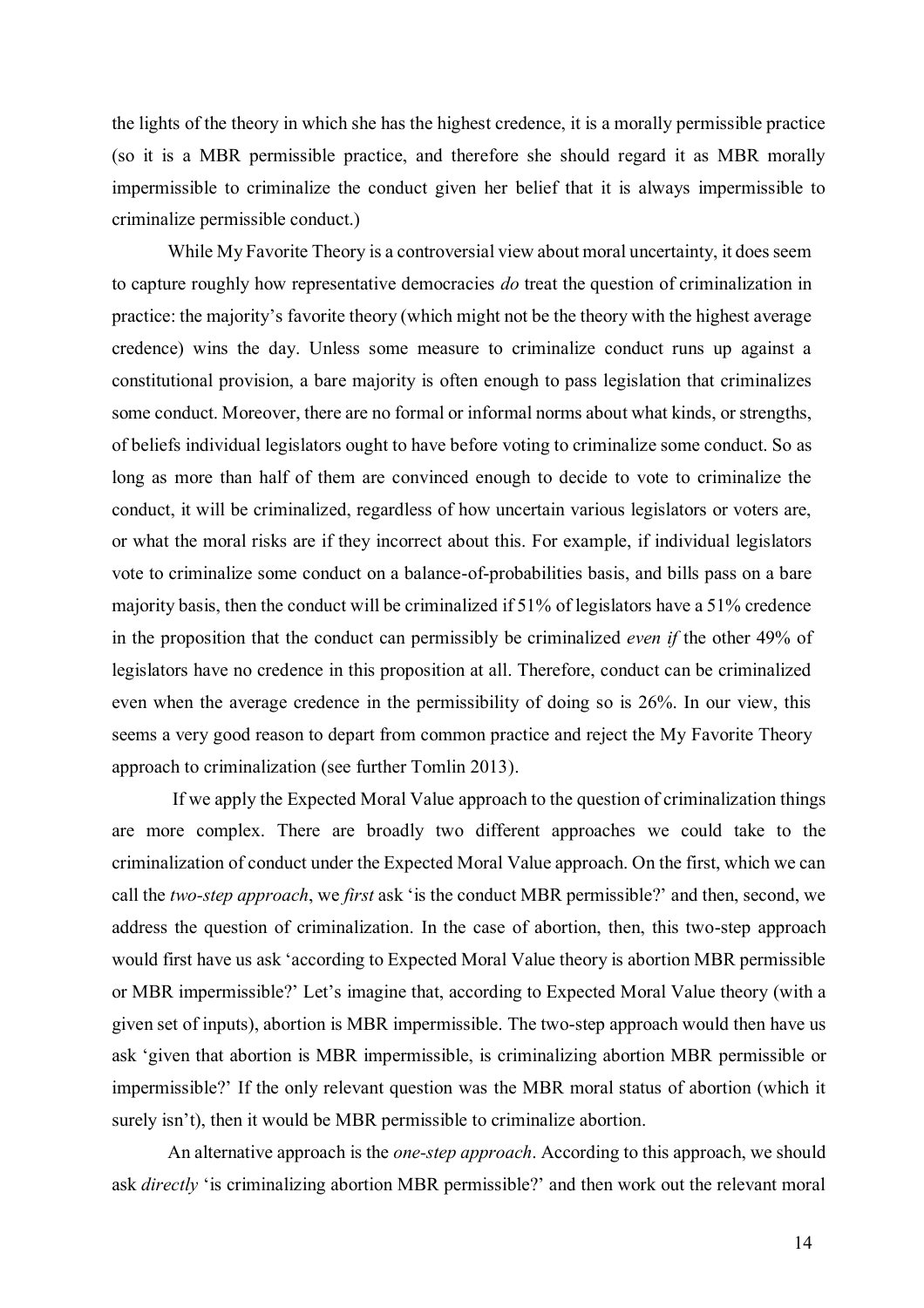scores of criminalizing the conduct and not criminalizing the conduct, including the probabilities of abortion turning out to be objectively permissible and impermissible.

Essentially, this would involve constructing a two-by-two matrix. On one axis we would have the decision to be made – criminalize, or don't criminalize. On the other, we would have our moral uncertainty – is abortion permissible or impermissible?

One risk is that Theory 1 is correct. If we make abortion legally impermissible, then this would involve criminalising a practice that is in fact morally permissible. This would be in contravention of our stated principle (which, in this example, the agent is fully confident of), that we may only criminalize conduct that is morally impermissible. We would then need to assess how *serious* a wrong the act of criminalizing morally permissible conduct would be. To some extent, this will depend on the magnitude of the criminal sanction. Generally, however, criminalizing morally permissible conduct would be very seriously wrong indeed, given some of the distinctive features of the criminal law. In criminal trials, defendants are faced with the prospect of hard treatment: losing their rights, liberties and, in some jurisdictions, even their lives. Moreover, by identifying them as 'criminal offenders', society expresses an attitude towards them – that their conduct is paradigmatically blameworthy – that can be seriously damaging to them. Criminal sanctions thus stigmatize the offender and substantially affect the way they are treated within their communities. If the criminal law possesses this strong expressive function, convicting an agent of a criminal offence when they engage in morally permissible conduct may carry a morally relevant cost well above and beyond the cost to the person convicted. This is because the agencies that purport to be acting in the name of justice are imposing unjust harm. Unjust harm imposed on people through the agency of the state is often taken to be of particular moral consequence. Many people care that the state agencies that represent them not only bring about desirable end-states, but that they take special precautions not to impose unjust harm on individuals through what they do, even when this may lead them to allow still greater harms brought about by others (Barry 2005; Enoch 2007; Hosein 2014). That is, many people are not morally indifferent to the distinctions between what a state brings about directly through its agencies and what it fails to prevent. The idea that someone would be criminally sanctioned in the name of justice and under the color of law for acts that are morally permissible is deeply disconcerting (Husak 2007; Tomlin 2013). And of course there are other significant costs to the population when conduct is wrongly criminalized. Most importantly, it is not only those who nevertheless commit the act and are punished who are wronged. At the very least, those who *would have* committed the act but refrain from doing so because of the threat of criminal sanction can also be wronged. Plausibly, all those who *could have* committed the act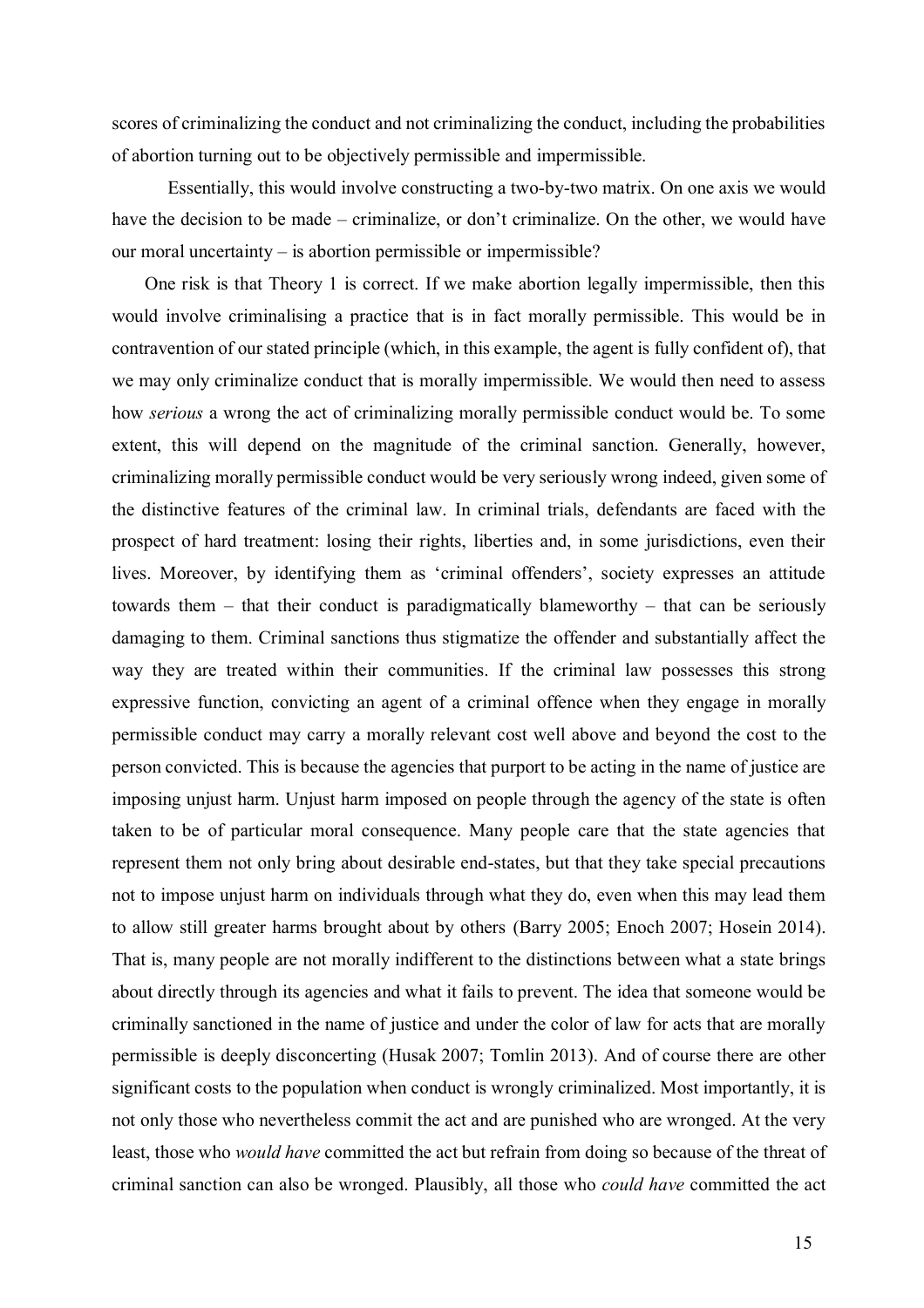are wronged – even if they have no desire to perform the act in question, since they are threatened with sanction if they do so, even though they ought to be able to perform the act in question. How serious this wrong would be would vary from case to case, but in a case featuring our own bodies, and our core rights, it would be a very serious wrong indeed.

These considerations point towards an important disanalogy between how an individual agent reasons about the MBR permissibility of *her* terminating a pregnancy and how *we* as members of a society reason about whether to criminalize abortion. The individual agent must consider how to weigh the moral risk of terminating her pregnancy (insofar as she has some credence in a theory according to which abortion is a serious moral wrong) against the costs that *she* and others will face if she carries the foetus to term. However, when we deliberate about whether to criminalize abortion, we are considering how to weigh the moral risk of making a morally impermissible practice lawful against the costs that *we* will impermissibly impose on others (namely, women who might consider terminating their pregnancies but will be prevented from doing so.) Therefore, criminalizing abortion carries huge moral risks, and agents should be very wary of proposing it, *even if, when they individually deliberate, they come to regard abortion as MBR impermissible*.

If Theory 2 is correct, and abortion is objectively impermissible, then one moral risk would appear to be in *not criminalizing* the conduct. It is, however, questionable whether *not criminalizing* objectively impermissible conduct is impermissible, and therefore whether it poses a moral risk at all. Criminalization theory is largely concerned with providing an account of the conditions under which the criminalization of some conduct is *permissible.* It often proceeds by way of setting up hurdles to criminalization, and criminalization is regarded as permissible if and only if it manages to clear all of the hurdles (see, for example, Husak 2008). For example, there is extensive debate about how best to characterize the harm principle—roughly, that the purpose of the criminal law is to prevent harm— but most versions of the harm principle see it as a *necessary condition* on criminalization (Tomlin 2014a, Tadros 2011, Edwards 2014). This is of course understandable – given our everproliferating criminal law, politicians and states hardly need to be given reasons to criminalize (Husak 2008, ch. 1), and so the focus has been on when criminalization *shouldn't*  occur. But when we come to Moral Uncertainty Theory, the difference between it being permissible to criminalize some conduct and it being not only permissible but also required becomes very important. That is, if criminalization is merely *permissible*, then our running example is a 'nesting case' – if Theory 1 is correct (e.g. abortion is objectively permissible), criminalization will be a serious moral wrong; if Theory 2 is correct (e.g. abortion is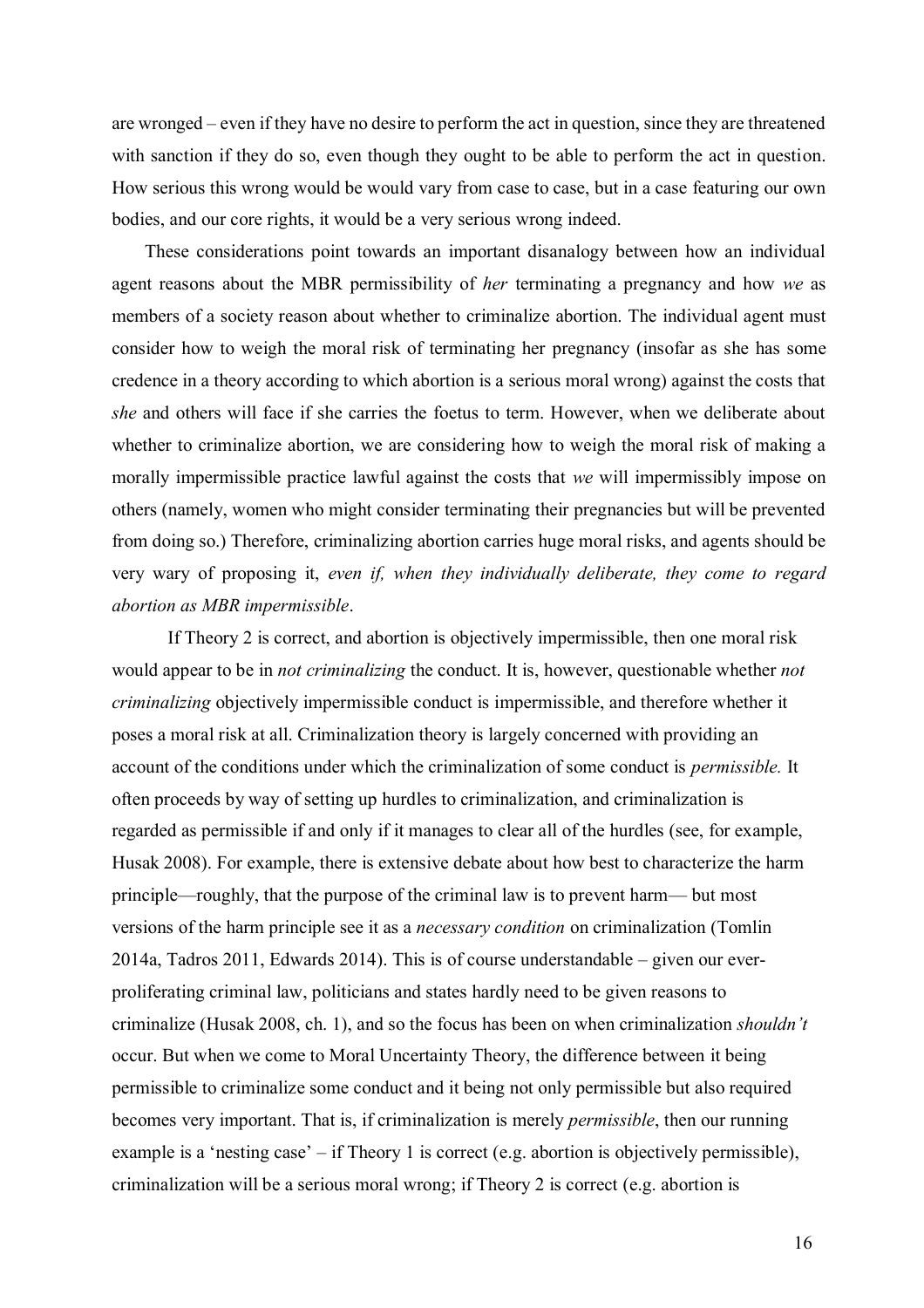objectively impermissible), then criminalization and not criminalizing may both be permissible. Recall that the Expected Moral Value approach is excessively conservative when it comes to risking moral wrongdoing – certainly permissible conduct is *always* favoured to possibly impermissible conduct. This is why the Expected Moral Value approach seems destined to say that, where there is any doubt about its permissibility, abortion is nearly always MBR impermissible (since carrying to term is almost always permissible). But for the same reason, if criminalizing some conduct is, at best, merely permissible according to both theories we have credence in, but also carries a risk (however small) of being impermissible, while not criminalizing is certainly permissible, then the Expected Moral Value approach would say we are MBR required to not criminalize the conduct.

Because of this kind of case, Moral Uncertainty Theory might play a substantial role in shaping the direction of first order moral theorizing about the criminal law. As observed above, moral theorizing about the criminal law often takes the form of proposing, defending, and examining justificatory hurdles to the *permissibility* of criminalization (for an extremely prominent example, consider the collective title of Joel Feinberg's four-part classic – *The Moral Limits of the Criminal Law* (Feinberg 1984, 1985, 1986, 1988)). But if criminalization is only ever, at best, permissible, then the Expected Moral Value approach to criminalization under moral uncertainty will only allow criminalization when it is *certainly* permissible. Things would be different, however, if criminalization were, at least sometimes, morally *required*. In that case, we would act impermissibly in *failing to criminalize* some conduct. This seems plausible with respect to certain kinds of conduct. For example, a state that failed to criminalize the killing of innocent, non-threatening people would seem to wrong its citizens quite seriously – but we need criminal law theory to tell us more about when and why we are required to criminalize.

If, under Theory 2 (according to which abortion is impermissible), we would act wrongly by *failing* to criminalize abortion, and under Theory 1 (according to which abortion is permissible) we would act wrongly by criminalizing abortion, then we do not have a nesting case. Instead we have a 'cross-condemning case,' in the sense that we risk acting wrongly whatever we do. Given this, we must assess the moral disvalue of both options, weight them by their subjective probabilities, and see which has the best expected moral score.

We have already looked at the wrongs of criminalizing abortion should it turn out to be objectively morally permissible. What might be the wrongs of *not* criminalizing abortion if it were objectively morally impermissible? Now, one might think that, according to Theory 2, the costs of legally permitting conduct that it regards as impermissible would be negligible. After all, we don't think that all behaviour that is morally impermissible (or even seriously wrong)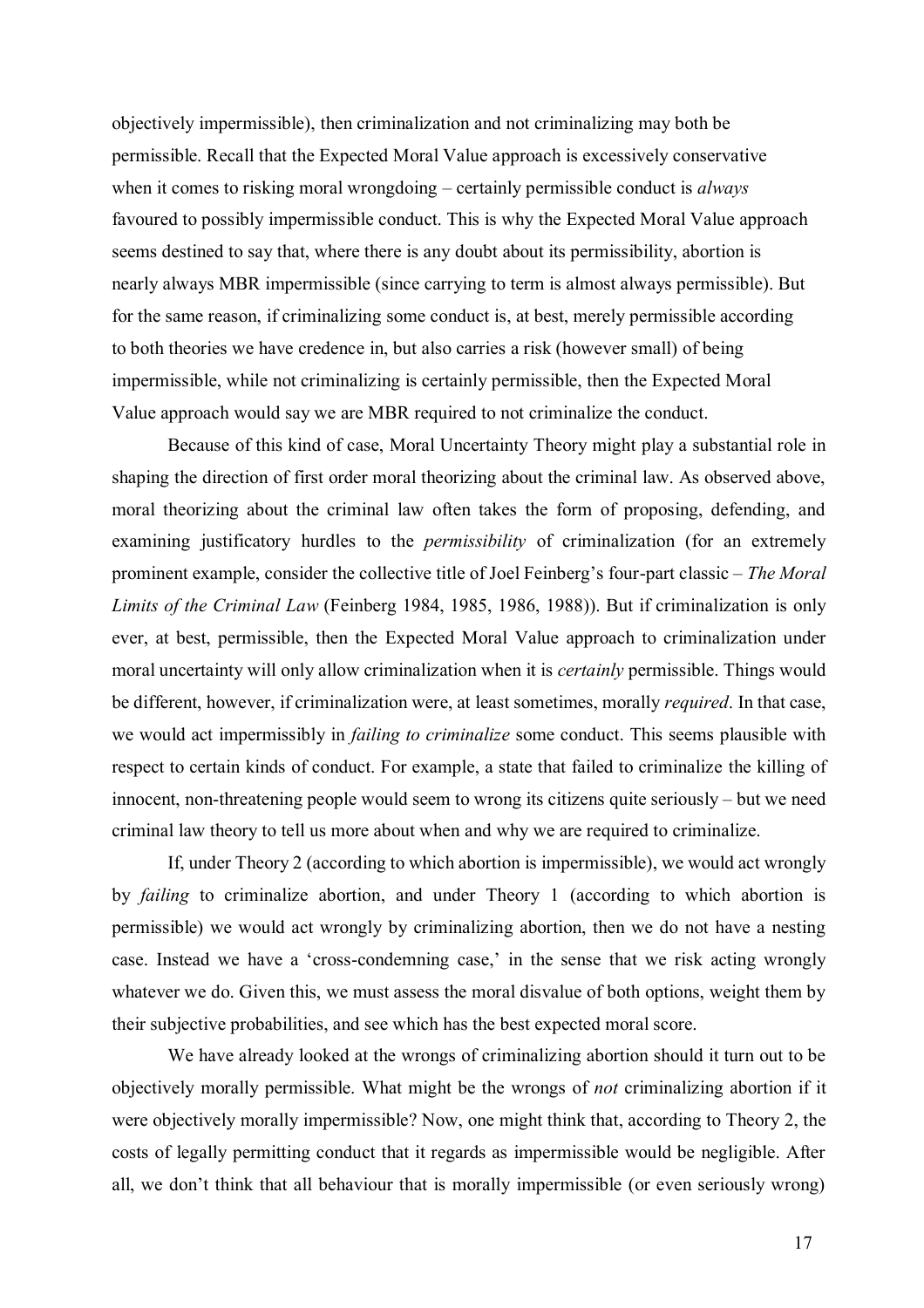should be subject to criminal sanction—the betrayal of spouses or the failure to deliver on crucial promises, even some that we are contractually obliged deliver on, are cases in point. And sometimes this seems plausible for all of the reasons mentioned above—the moral risks of overcriminalization are typically quite high, whereas the risks of not criminalizing conduct that is morally impermissible may not be so great. However, this will not always be the case. More specifically, if Theory 2 holds that abortion is akin to murder then it would also regard practices that permit abortion to be at least morally comparable to practices which permit murder. Indeed, advocates of Theory 2 may plausibly claim that the criminal law is not only expressive in what it forbids but in what it *permits*. And if this is so, then it would attach a great deal of disvalue to the option of failing to treat abortion as a criminal offense, unless doing so carries very high counter-veiling costs.

Still, there might still be important disanalogies between murder and the termination of pregnancy that could change the calculus even if Theory 2 is correct concerning the moral status of abortion. For one thing, there is a great deal of disagreement about abortion, and this might prove relevant to the criminalization question, even at the level of objective morality. For example, that killing innocent, non-threating adults is forbidden is clearly regarded as settled by the society in the way that the practice of abortion is not. This could make a difference to how adherents of Theory 2 might judge the wrongfulness of the conduct of those who terminate their pregnancies, since those who do terminate their pregnancies do not in all likelihood consider this practice wrongful, much less akin to murder. This is where the issue of collective uncertainty may become relevant. A theory could take the cost of imposing criminal sanctions on conduct that, while impermissible, is the subject of a great deal of moral disagreement to be quite substantial. (This might explain why some ethical vegetarians, for example, would regard it as impermissible to impose criminal sanctions on meat eaters even though they regard eating meat as a serious moral wrong.)

Our own approach to moral uncertainty, Evaluating Option Sets, would differ from the above analysis only in that it would be less likely to regard abortion as MBR impermissible in the first place, since, as we observed above, our approach does not always forbid possibly permissible options when certainly permissible options are on the table. This is because, at the individual level, it is concerned to give full voice to theories that care about choice. However, at the state level, the reasoning would likely be very similar to that under the Expected Moral Value approach, since these kinds of concerns about moral restrictiveness do not necessarily have purchase for institutions.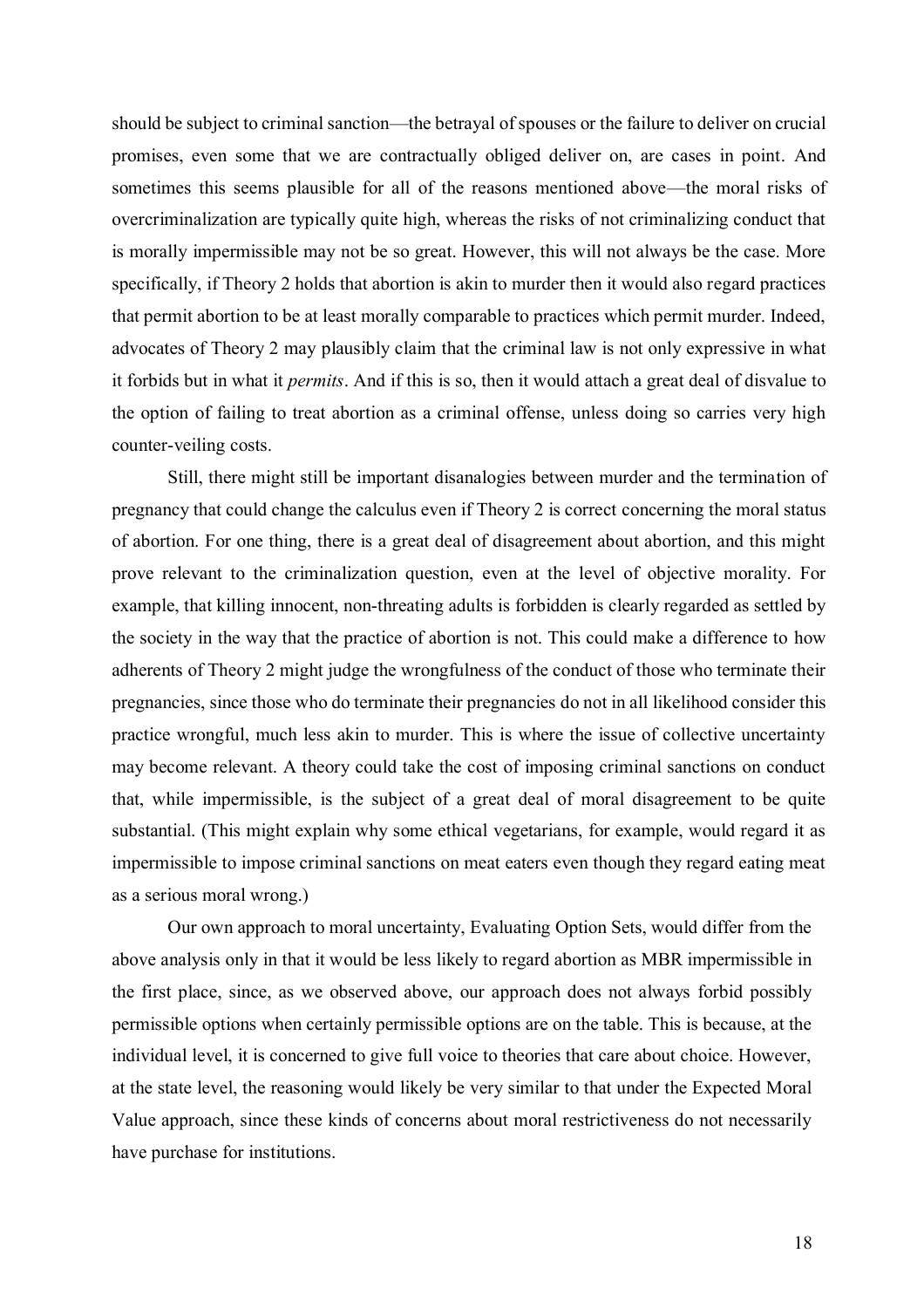## **V. Comparing Wrongs**

If an agent is uncertain about the moral status of abortion, and, if she thinks that if abortion were *definitely* impermissible the state would be *required* to criminalize it, then in deciding whether she should regard the criminalization of abortion as MBR permissible she must balance the potential wrongs of criminalizing abortion when it should not be, and not criminalizing abortion when it should be, in light of the theories in which she has credence. We have tried, above, to identify some of the considerations that these theories might regard as relevant. But how can we gauge their respective weights?

One possible clue is to be found within the prevailing norms of the criminal justice system itself (Tomlin 2013). Consider the 'beyond reasonable doubt' principle, which is the so-called 'Golden Thread' of English law. In Viscount Sankey's famous words: 'Throughout the web of the English Criminal Law one golden thread is always to be seen, that it is the duty of the prosecution to prove the prisoner's guilt ... no attempt to whittle it down can be entertained' (quoted in Ashworth 2006, p.83). Insofar as both of the theories in which the agent has some credence are committed to this principle, it may provide some guidance as to how agents with credence in these theories should weight the respective wrongs of incorrect criminalization and incorrect failures to criminalize. Of course, the beyond reasonable doubt principle concerns how *juries* should regard the *empirical questions* that relate to whether or not a defendant acted in a way that was legally prohibited. However, the grounding of this principle may be informative in terms of how to weight the moral risks of criminalizing under moral uncertainty (see Yaffe, this volume, for further discussion of the beyond reasonable doubt principle).

The basic thought here is that the beyond reasonable doubt principle suggests that when it comes to convicting accused people, we should be very careful not to convict the innocent, even if this means letting the guilty go free. Consider William Blackstone's famous claim, that it is better that ten guilty people go free than that one innocent suffer conviction and punishment (Blackstone 1765). Why is this so? It is surely because these people have done nothing to warrant punishment, and, for all the reasons enumerated above, we must be very careful not to inflict punishment on them.

If the reasoning underlying the beyond reasonable doubt is principle is correct, then any theory that is committed to it will treat punishment as a tool that should be wielded very carefully indeed. And this further seems to suggest that it will wield *criminalization* very carefully. After all, being punished for something that is not punishable is not so very different from being punished for something you didn't do.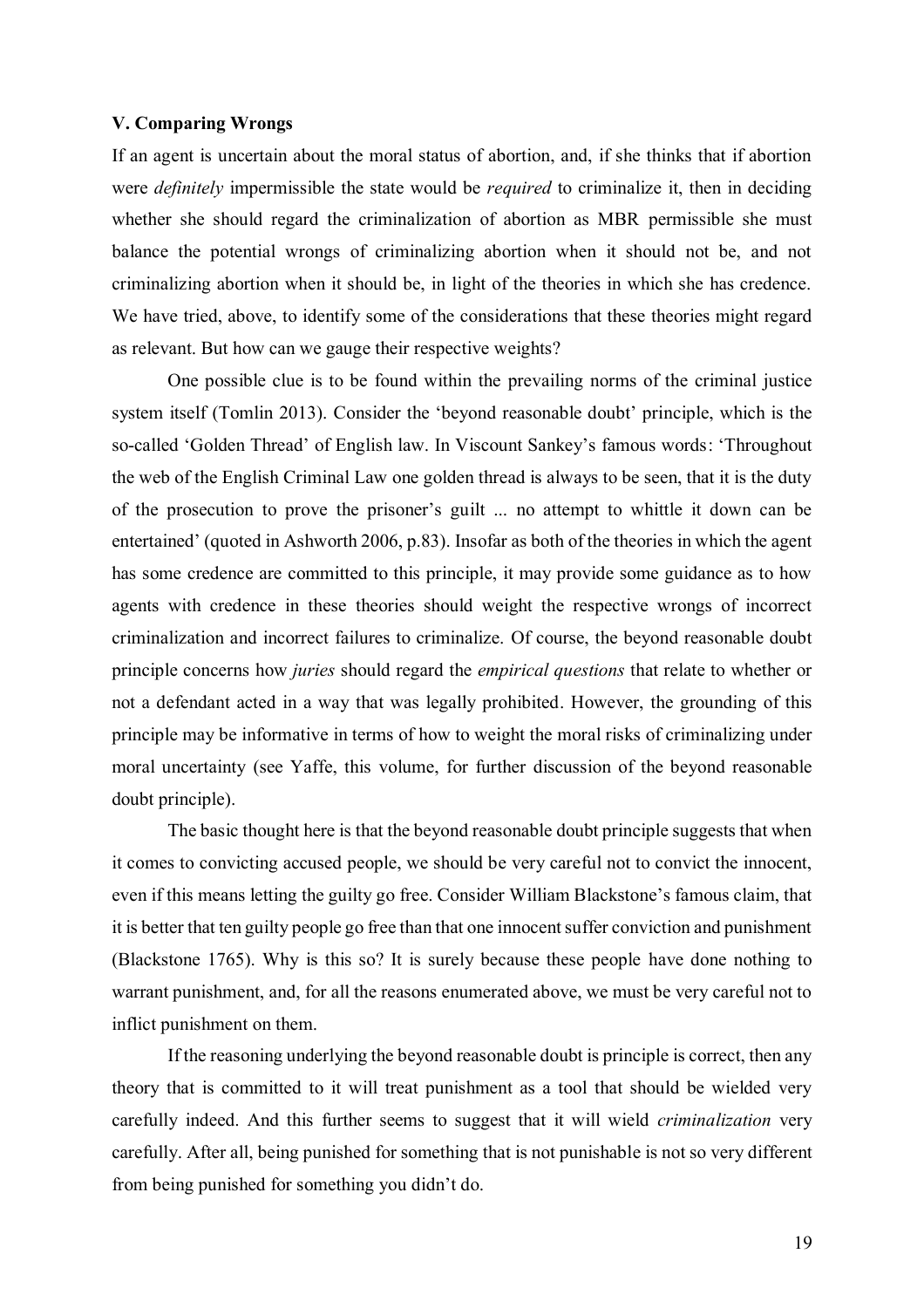While the reasoning underlying the beyond reasonable doubt principle can *inform* the way in which we balance the potential wrongs involved in criminalization, there are important differences between decisions not to criminalize conduct and decisions not to punish some individual for an existing crime. One difference relates to the expressive or declarative functions of the criminal law. Even if nobody is ever convicted and punished for Crime X, there might be an expressive or declarative value to having it on the statute books. Another difference concerns fair warning and reasonable avoidability. That is, those who are convicted of crimes they didn't commit had no reasonable opportunity to avoid conviction. Those who are convicted of crimes which should not be crimes potentially did have such an opportunity (though how 'reasonable' the opportunity is will depend upon the legislation in question and the background circumstances of the agent).

# **VI. Setting Punishments under Uncertainty**

Before concluding, let's briefly consider some issues concerning the determination of punishments under moral uncertainty. Imagine that we are certain that Conduct C should be a crime, it is a crime, and Bob has been convicted of it. Bob now stands before the judge, who must decide on Bob's sentence. The sentence will be a combination of two sets of decisions – those made by politicians and other political actors who have established the range of sentences that the judge can lawfully impose for this crime, and the decision made by the judge in the individual case. These actors can be reasonably uncertain both about the general principles that ought to govern sentencing, and about how those principles apply to a particular kind of conduct, or the individual case.<sup>14</sup> Here, we must balance the risks of *overpunishing* against the risks of *underpunishing*. One possible analysis of this balance again draws on the beyond reasonable doubt principle: that principle appears to emerge from balancing failure to deliver warranted punishment against delivering unwarranted punishment. Overpunishment is a form of unwarranted punishment, underpunishment a failure to deliver warranted punishment. If the reasoning underlying the beyond reasonable doubt principle can inform sentencing decisions, it suggests that punishments at the lower end of the spectrum being considered should be preferred (Tomlin 2014b).

However, things are potentially trickier when the criminal prohibition in question is one that passed despite deep reservations of those supporting it. For example, imagine a society has a long debate about whether to introduce a 'good Samaritan' law, one which criminalizes the conduct of failing to assist others in cases of easy, non-costly rescue. In the end, the legislature decides that it will establish the good Samaritan law. They then must decide what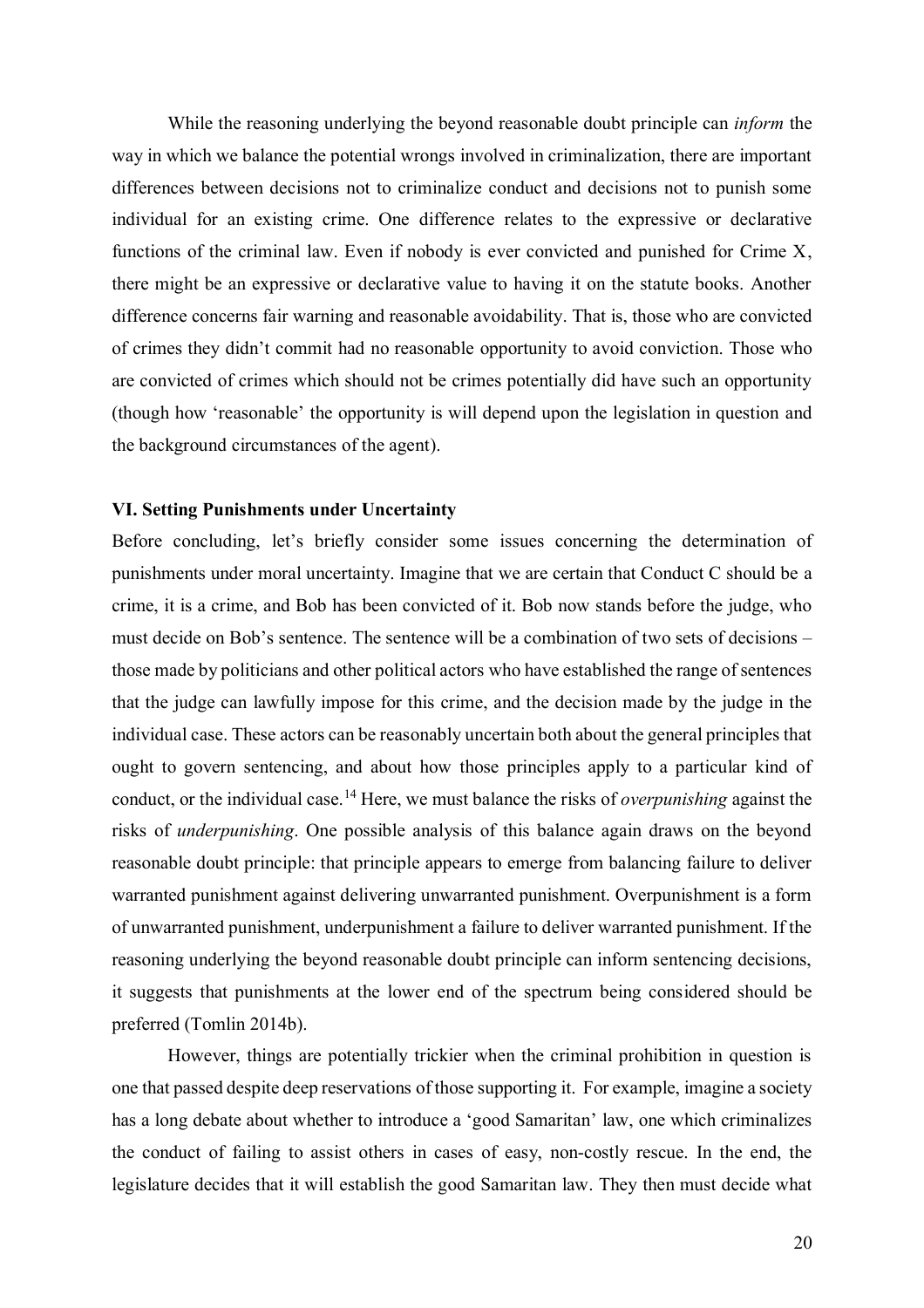sentences can be handed out to those that breach this law. This raises two interesting issues – one of first-order morality, the other of Moral Uncertainty Theory. First, should the society's uncertainty and disagreement about the status of some law be taken into account in establishing the morally appropriate sentence for breaches of that law? The answer seems to depend on big questions concerning the point of criminal law and punishment, and we don't have space to do more than raise them here. For example, if we are straight-up retributivists, then the correct punishment will reflect the moral gravity of the act – that society is unsure about whether or not to criminalize the conduct is neither here nor there. Either it warrants criminalization and punishment, or it doesn't. On the other hand, more expressive or communitarian-oriented theories might see things differently: if sentencing is a form of *communal* sanction, it seems plausible that the sentence attached to the crime should reflect the unease with which the society introduced the legislation.

At the level of Moral Uncertainty Theory, we can also ask whether the uncertainty with which the society introduced the legislation should affect sentencing calculations. Essentially, when an agent is uncertain about attaching a sentence, we need to take account of all the different sentences that different moral theories would endorse. Let's say that when the good Samaritan law is introduced, a member of the Sentencing Commission is torn as to whether failures to assist in cases of easy, non-costly rescue are significantly less seriously wrong than murder (say, on the general ground that doing harm is much worse than allowing harm to occur, all else being held equal), or are morally equivalent to unlawfully killing innocent, nonthreatening people. Therefore, she is unsure as to whether a sentence of 1 or 8 years is appropriate. In deciding what sentence to recommend, she must balance the moral risks of over- and under-punishment. But let's say that she, like the wider society, was also deeply conflicted about whether to introduce the legislation at all. That means that she also thinks that it is possible that such failures to rescue should not be criminally sanctioned at all. Should this be taken into account? If so, a one year sentence *also* risks over-punishment. If not, a one year sentence carries no risk of wrongdoing at all. Should sentencing under moral uncertainty proceed as if criminalization is warranted – it only remains to be seen what sentence to attach, or should it reflect the uncertainty with which legislation was introduced?

# **VII. Concluding Remarks**

This chapter has explored how we should approach moral questions concerning the criminal law – in particular what conduct we can or should criminalize, and what sentences we can or should attach to criminal conduct – under moral uncertainty. Criminal law theory is hard, and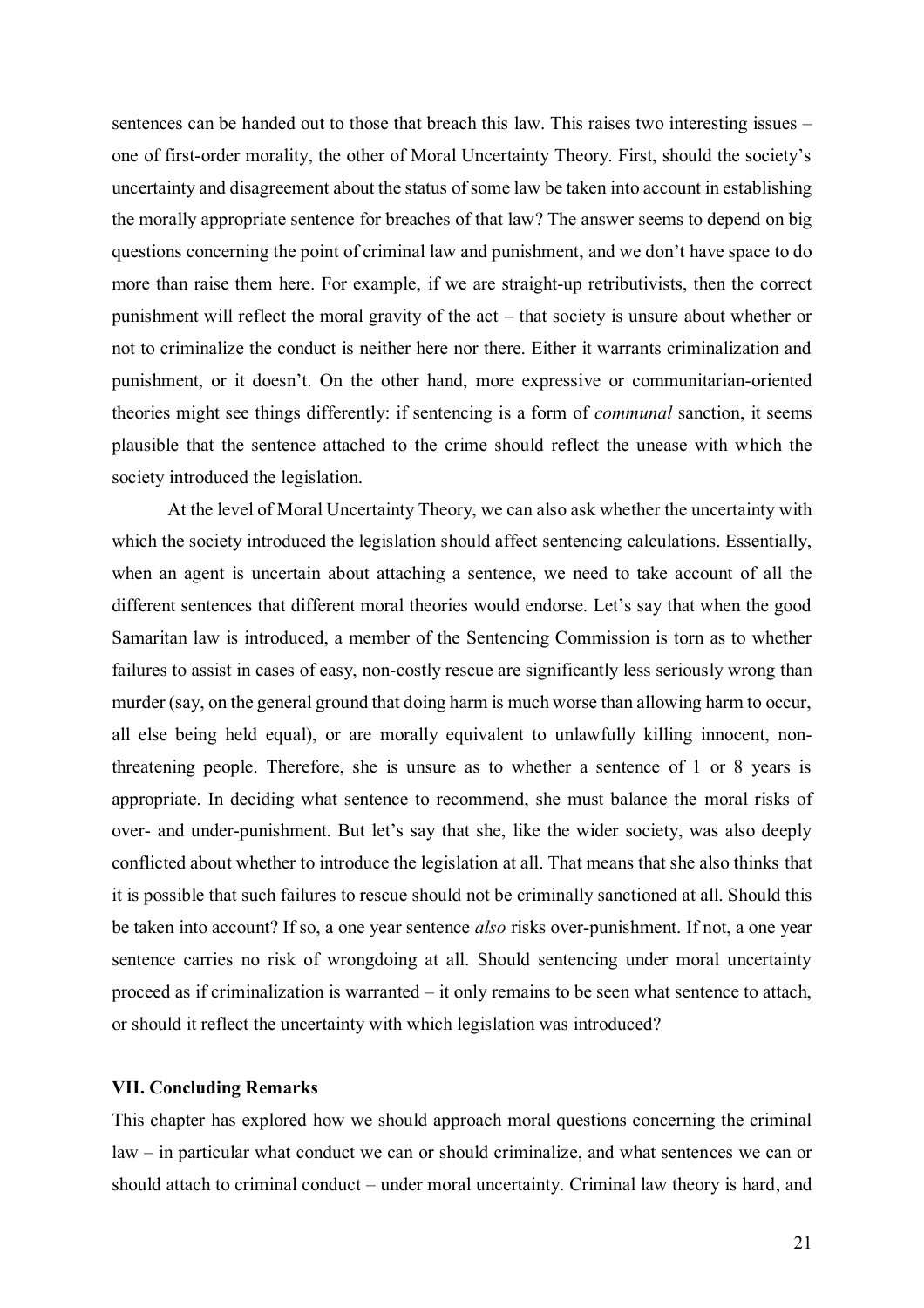so we are often, and often *should be*, reasonably uncertain about what the morally right answers are concerning how the criminal law should be structured. And of course the stakes attaching to how we resolve these questions are very high – the criminal law, and the conduct it often responds to, can wreak havoc in people's lives, innocent and guilty alike. Using the criminal law inappropriately can have disastrous consequences. Failing to use it when we could do so fairly and effectively can also be a grave moral wrong.

Moral Uncertainty Theory is a growing area of applied ethics that seeks to help us to decide what to do when we are morally uncertain. However, we have seen here is that it is not easy to apply it to the criminal law. Moral Uncertainty Theory ordinarily deals with questions concerning individual morality. We've seen that when we try to apply it to questions of how collectively we should respond to breaches of inter-personal morality, things rapidly become complex. That is why this chapter perhaps raises more questions than it answers.

Nevertheless, we think Moral Uncertainty Theory holds promise for informing our thinking some of the most pressing questions in criminal law theory. For example, is it good enough that we always act on the theory in which we have the most confidence? Shouldn't we take account of the potential wrongs we will do if we criminalize conduct that ought to be legal? If we should, we have other questions to answer: What would those wrongs be, and how serious would they be? Is the state only ever permitted to criminalize conduct, or is it, at least sometimes, required? If it is required, when it is so required? What are the wrongs of the state failing to criminalize conduct it should have criminalized? How significant are they compared with those of incorrect criminalization? And, once conduct is criminalized, how should we approach sentence-setting under uncertainty?

# **Bibliography**

Ashworth, Andrew. *Principles of Criminal Law*, Fifth Edition. Oxford: Oxford University Press, 2006.

Barry, Christian. "Applying the Contribution Principle," *Metaphilosophy*, 36 (2005): 210–27/

Barry, Christian, and Tomlin, Patrick. "Moral Uncertainty and Permissibility: Evaluating Option Sets," *Canadian Journal of Philosophy* 46 (2016): 898-923.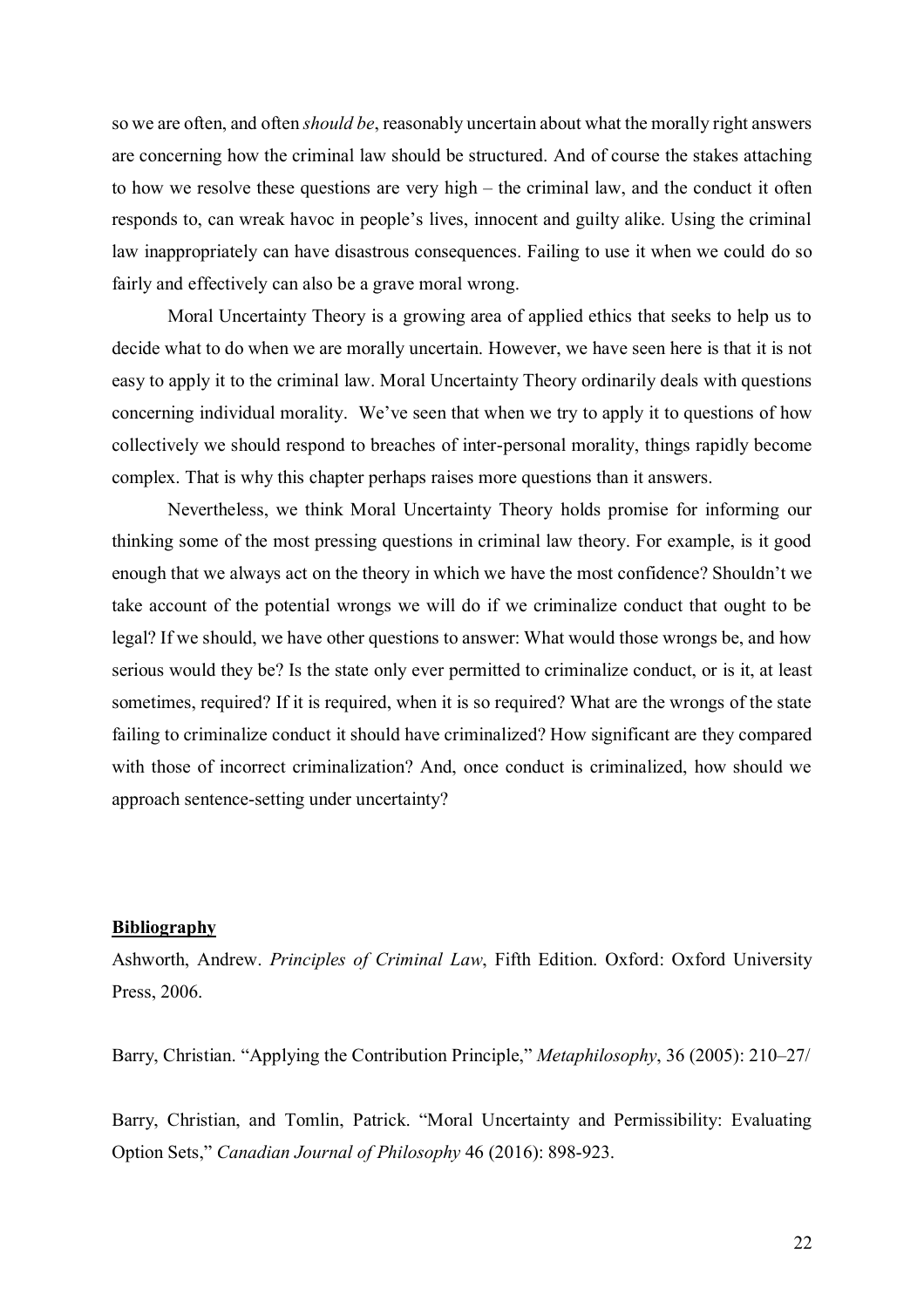Blackstone, William. *Commentaries on the Laws of England*. Oxford: Clarendon Press, 1765–69.

Bykvist, Krister. "Moral Uncertainty," *Philosophy Compass* 12 (2017).

Edwards, James. "Harm Principles," *Legal Theory* 20 (2014): 253-285.

Feinberg, Joel. *The Moral Limits of the Criminal Law. Vol. 1, Harm to Others*. New York: Oxford University Press, 1984.

Feinberg, Joel. *The Moral Limits of the Criminal Law. Vol. 2, Offense to Others*. New York: Oxford University Press, 1985.

Feinberg, Joel. *The Moral Limits of the Criminal Law. Vol. 3, Harm to Self*. New York: Oxford University Press, 1986.

Feinberg, Joel. *The Moral Limits of the Criminal Law. Vol. 4, Harmless Wrongdoing*. New York: Oxford University Press, 1988.

Feinberg, Joel. "The Expressive Function of Punishment." In *Doing and Deserving: Essays in the Theory of Responsibility*, edited by Joel Feinberg. Princeton: Princeton University Press, 1970: 95–118

Guerrero, Alex. "Don't Know, Don't Kill: Moral Ignorance, Culpability and Caution." *Philosophical Studies* 136 (2007): 59–97.

Gustafsson, Johan E., and Torpman, Olle. "In Defence of My Favorite Theory." *Pacific Philosophical Quarterly* 95 (2014): 159–174.

Harman, Elizabeth. "The Irrelevance of Moral Uncertainty." In *Oxford Studies in Metaethics*, Vol. X., edited by R. Shafer-Landau. Oxford: Oxford University Press, 2015.

Husak, Douglas. *Overcriminalization.* Oxford: Oxford University Press, 2008.

Husak, Douglas. "Ignorance of Law: How to Conceptualize and Maybe Resolve the Issue." This Volume.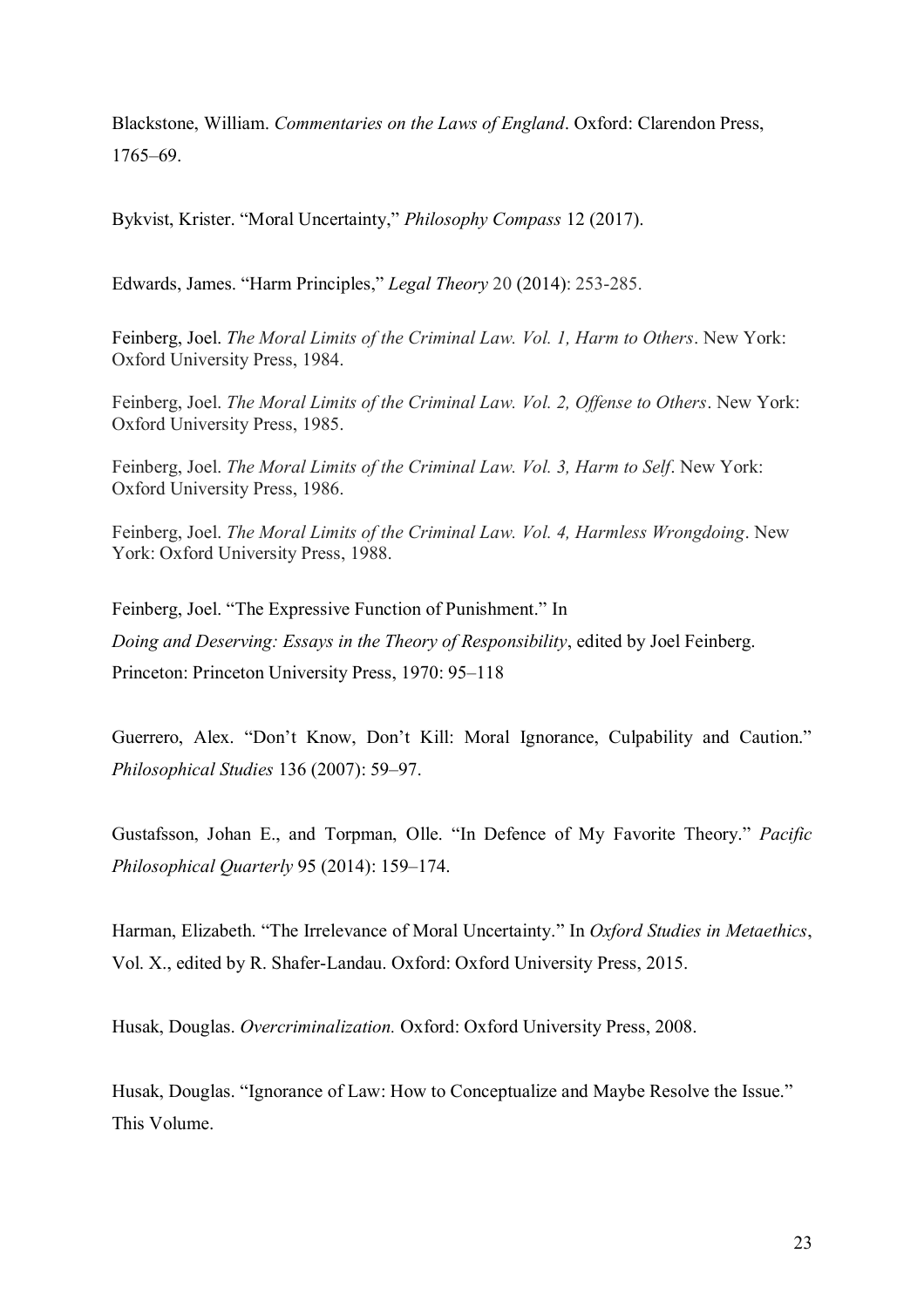Jackson, Frank, and Smith, Michael. "Absolutist Moral Theories and Uncertainty," *Journal of Philosophy* 103 (2006): 267–283.

Lockhart, Ted. "A Decision-Theoretic Reconstruction of Roe V. Wade," *Public Affairs Quarterly* 5 (1991): 243-258.

Lockhart, Ted. *Moral Uncertainty and its Consequences*. Oxford: Oxford University Press, 2000.

MacAskill, William. "Moral Uncertainty as a Voting Problem," *Mind* 125 (2016): 967-1004.

MacAskill, William, and Ord, Toby. "Why Maximize Expected Choice-Worthiness," *Noûs* (forthcoming).

Moller, Dan. "Abortion and Moral Risk," *Philosophy* 86 (2011): 425-443.

Nagel, Thomas. *Equality and Partiality*. New York: Oxford University Press, 1991.

Ross, Jacob. "Rejecting Ethical Deflationism," *Ethics* 116 (2006): 742–768.

Sepielli, Andrew. "Review: Ted Lockhart, Moral Uncertainty and its Consequences," *Ethics*  116 (2006): 601–604.

Sepielli, Andrew. "What to Do When You Don't Know What to Do." In *Oxford Studies in Metaethics*, vol. 4, edited by R. Schafer-Landau. Oxford: Oxford University Press, 2009.

Sepielli, Andew. "Normative Uncertainty for Non-Cognitivists," *Philosophical Studies* 160 (2012): 191-207.

Sepielli, Andrew. "Moral Uncertainty and the Principle of Equity among Moral Theories," *Philosophy and Phenomenological Research* 86 (2013a): 580-589.

Sepielli, Andrew. "What to Do When You Don't Know What to Do When You Don't Know What to Do...," *Nous* 47 (2013b): 521-544.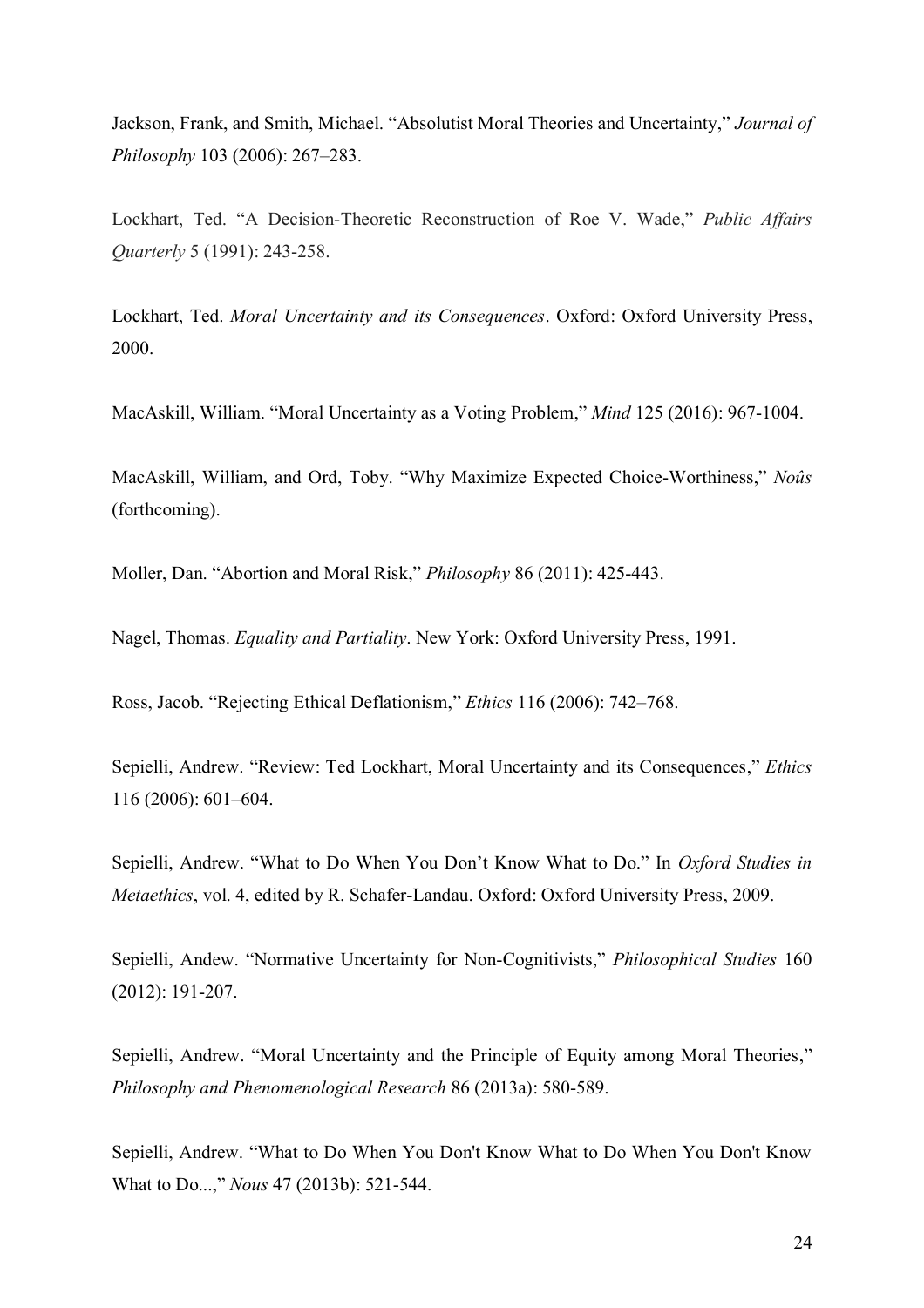Sepielli, Andrew. "Moral Uncertainty." In *Routledge Encyclopedia of Philosophy Online*. (forthcoming).

Tadros, Victor. "Harm. Sovereignty, and Prohibition," *Legal Theory* 17 (2011): 35-65.

Tomlin, Patrick. "Extending the Golden Thread? Criminalisation and the Presumption of Innocence," *Journal of Political Philosophy* 21 (2013): 44–66.

Tomlin, Patrick. "Retributivists! The Harm Principle is not for you!" *Ethics* 124 (2014a): 272-298.

Tomlin, Patrick. "Could the Presumption of Innocence Protect the Guilty?", *Criminal Law and Philosophy* 8 (2014b): 431-447.

Unruh, Charlotte. "Moral Uncertainty as a Real-World Problem," Unpublished m.s.

Weatherson, Brian. "Review: Ted Lockhart, Moral Uncertainty and its Consequences," *Mind* 111 (2002): 693–696.

Weatherson, Brian. "Running risks morally," *Philosophical Studies* 167 (2014).: 141–163.

Yaffe, Gideon. "When Does Evidence Support Beyond Reasonable Doubt?" This Volume.

l

We are grateful to Vincent Chiao and Kim Ferzan for written comments on earlier versions of this chapter. <sup>1</sup> For the purposes of this essay, we will not make any assumptions about the status of ethical claims. We will sometimes speak of moral claims or principles being 'objective', 'right,' 'correct' or 'true', but could rephrase these claims in terms more friendly to anti-realists (e.g., as the moral claims or principles to which the agent should commit herself). On moral uncertainty and non-cognitivism, see Sepielli 2012.

<sup>&</sup>lt;sup>2</sup> Abortion is an issue that many writers on moral uncertainty have focused on (see, for example, Lockhart, 1991, 2000, Guerrero 2007, Moller 2010, Weatherson 2014, Barry and Tomlin 2016), and of course its moral and legal status remain the subject of heated disagreement, so we will use it as our running example throughout this chapter.

<sup>&</sup>lt;sup>3</sup> For a very useful overview of the debates, see Bykvist 2017. Some distinctive contributions to the literature include: Ross 2006; Moller, 2011; Jackson and Smith 2006; Guerrero 2007; Lockhart 2000; Sepielli 2006, 2009; Weatherson 2002; MacAskill 2016; Barry and Tomlin 2016; Gustafsson and Torpman 2014; MacAskill and Ord, forthcoming.

<sup>4</sup> For discussion see: Bykvist 2017, Lockhart 2000, ch.2, Gustafsson and Torpman 2014, Hedden, 2016, Ross, 2006; Sepielli, 2009.